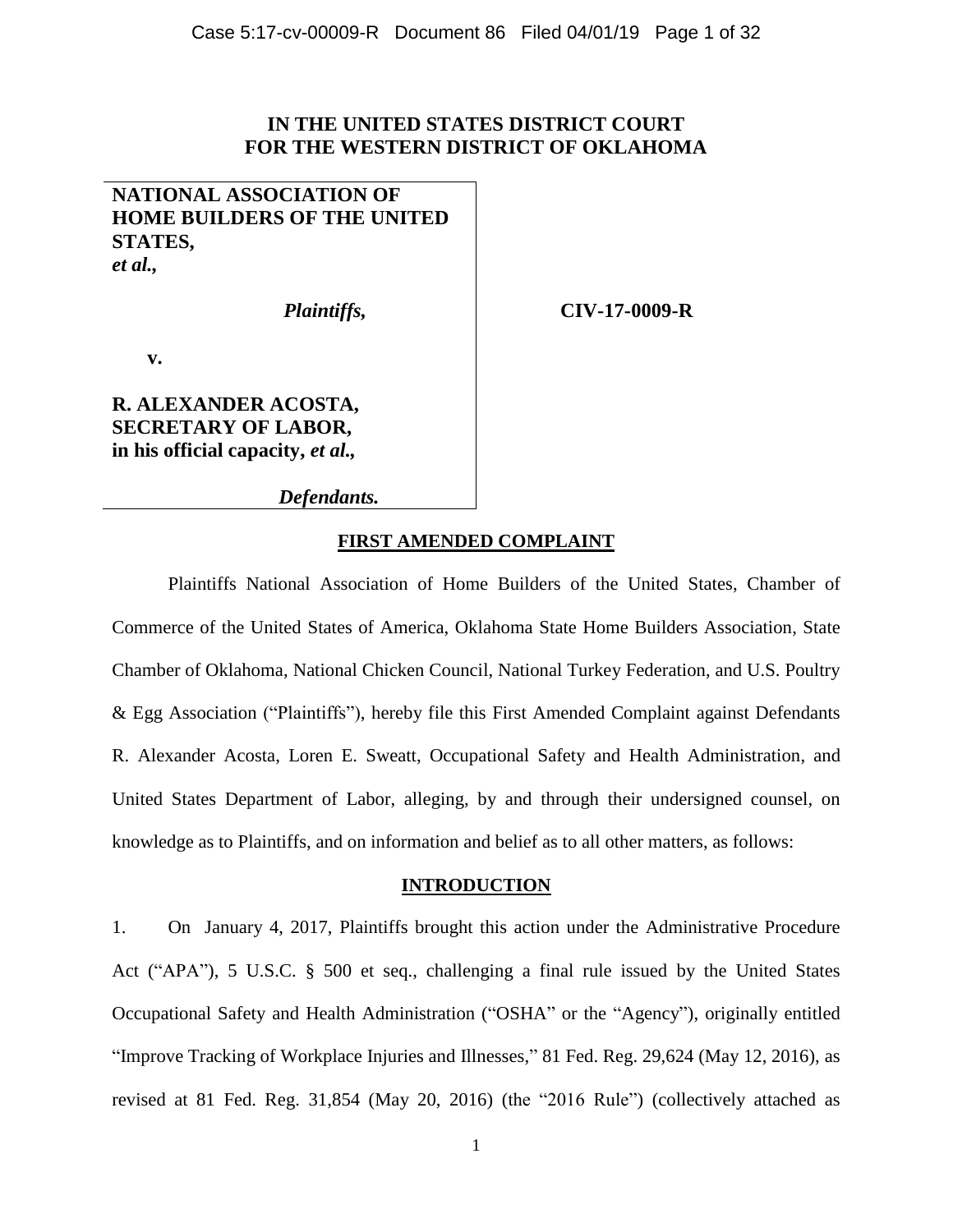#### Case 5:17-cv-00009-R Document 86 Filed 04/01/19 Page 2 of 32

Exhibit 1). Certain provisions in the 2016 Rule exceed the statutory authority Congress granted to the Agency under the Occupational Safety and Health Act of 1970 ("OSH Act"), 29 U.S.C. § 651 *et seq*.

2. The 2016 Rule requires employers to establish "reasonable" procedures for employees to report work-related injuries (29 C.F.R. § 1904.35). 81 Fed. Reg. at 29,691. It also gives OSHA additional authority to redress alleged discrimination and retaliation against employees for reporting a work-related injury or illness beyond Section 11(c) of the OSH Act (29 C.F.R. §§ 1904.35(b)(1) and 1904.36). *Id*. at 29,691-92. These requirements are unlawful.

3. First, the creation in 29 C.F.R. §§ 1904.35(b)(l) and 1904.36 of a new scheme to prohibit alleged discrimination and retaliation against employees exceeds OSHA's statutory authority, as it contravenes the express and sole statutory scheme established by Congress in Section 11(c) of the OSH Act to provide redress for retaliatory actions by employers against employees.

4. Second, the requirement in 29 C.F.R. § 1904.35(b)(l) that employers establish "reasonable" procedures for employees to report work-related injuries is arbitrary and capricious under the APA. The 2016 Rule does not define what is "reasonable," and further confuses by tautologically stating that "[a] procedure is not reasonable if it would deter or discourage a reasonable employee from accurately reporting a workplace injury or illness." 81 Fed. Reg. at 29,691. The regulatory text provides employers with no notice of what constitutes compliance with the 2016 Rule.

5. Third, the rulemaking process OSHA used in promulgating the above-described portions of the 2016 Rule failed to provide interested parties with adequate and fair notice of the 2016 Rule and denied interested parties an adequate opportunity to meaningfully comment. In proposing to require the implementation of "reasonable" reporting procedures in the 2016 Rule,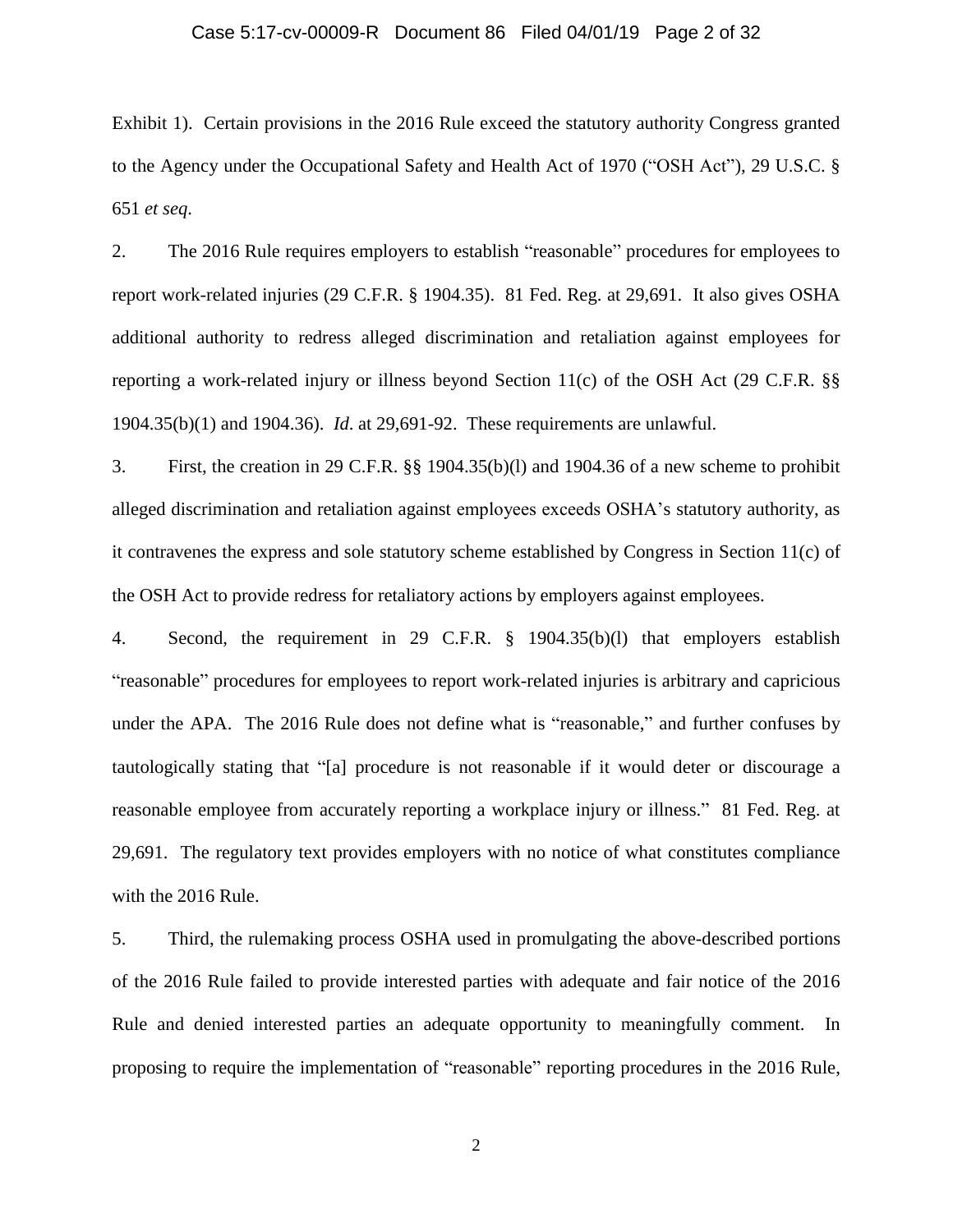#### Case 5:17-cv-00009-R Document 86 Filed 04/01/19 Page 3 of 32

OSHA provided no regulatory text for the public's consideration and failed to provide notice of the extent to which many workplace safety and health policies and procedures might be affected by such a requirement.

6. Fourth, 29 C.F.R. § 1904.35(b)(l) violates the Fifth Amendment to the Constitution by failing to provide employers adequate notice of what constitutes "reasonable" reporting procedures, subjecting employers to citation and potentially significant penalties without providing due process of law.

7. This pleading amends the Plaintiffs' original complaint filed in this action. In addition to the above unlawful actions, the original complaint challenged another requirement in the 2016 Rule that certain employers electronically submit to OSHA information from their OSHA 300 Logs, 301 Forms, and 300A Forms. Subsequent to the filing of the original complaint, OSHA engaged in additional rulemaking to re-examine the electronic submission requirements. On April 5, 2017, this Court granted Defendants' motion to stay the matter pending the outcome of such rulemaking. *See* ECF No. 72.

8. On July 30, 2018, OSHA issued a notice of proposed rulemaking to amend the 2016 Rule to remove the requirements that certain employers submit information from their 300 and 301 Forms to OSHA. 83 Fed. Reg. 36494 (July 30, 2018). OSHA also proposed to require employers to submit their Employer Identification Number ("EIN") to OSHA as part of their annual submission of the 300A Form information. *Id.*

9. On January 25, 2019, OSHA issued a final rule (the "2019 Rule") which made certain amendments to the 2016 Rule. OSHA removed the requirement that employers submit information from their OSHA 300 Logs and 301 Forms to the Agency electronically. 84 Fed. Reg. 380 (Jan. 25, 2019). However, it retained the requirement that employers submit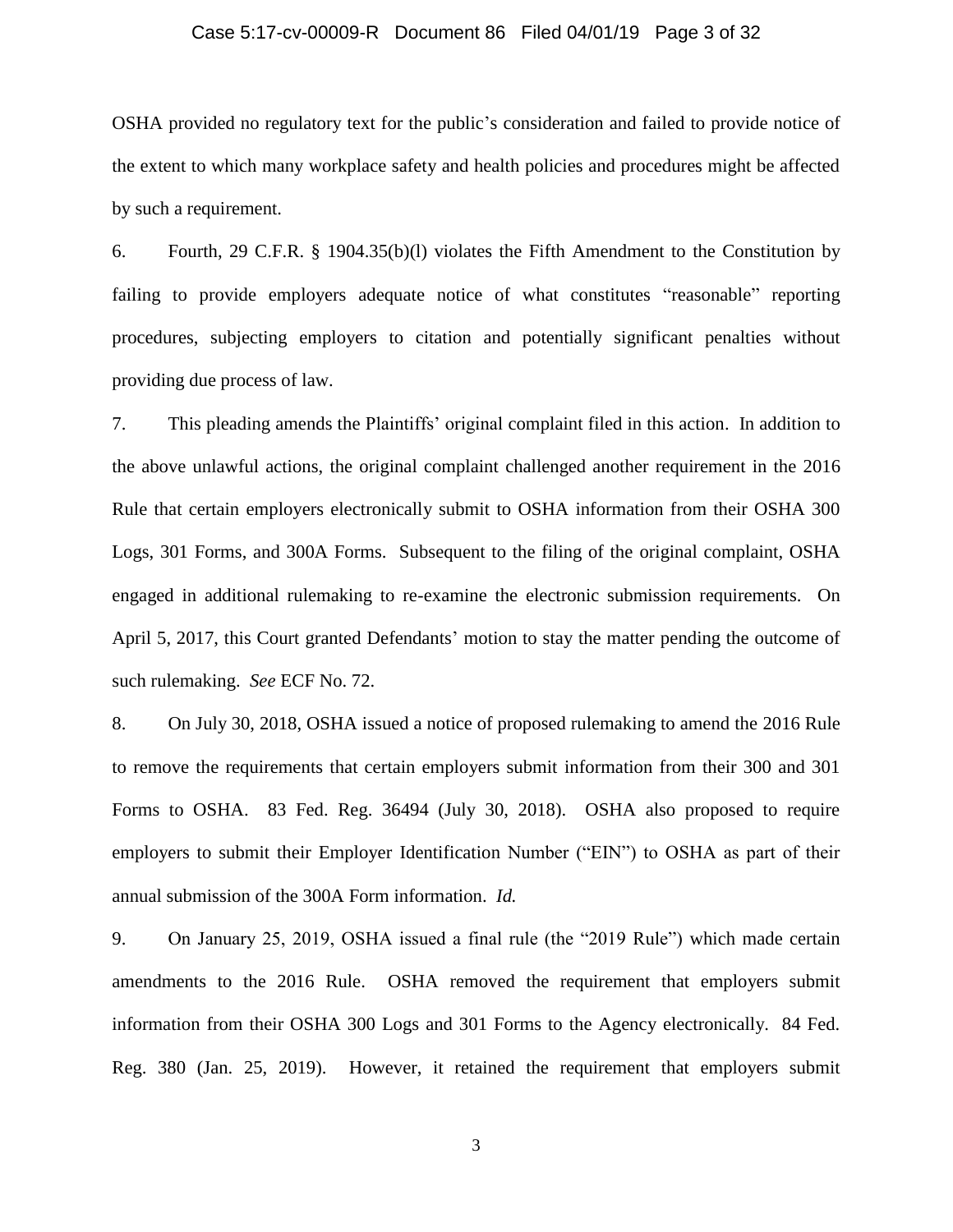#### Case 5:17-cv-00009-R Document 86 Filed 04/01/19 Page 4 of 32

information from their 300A Forms to the Agency and finalized the additional requirement that an employer's EIN also be submitted. *Id.*

10. In light of the 2019 Rule, Plaintiffs are filing this First Amended Complaint to withdraw the causes of action set forth in the original complaint regarding the electronic submission of the OSHA Forms 300A, 300, and 301.

11. Plaintiffs maintain the remaining causes of action as they were set forth in the original complaint challenging the requirements that employers establish "reasonable" procedures for employees to report work-related injuries and providing OSHA with additional authority to redress alleged discrimination and retaliation against employees for reporting a work-related injury or illness beyond Section 11(c) of the OSH Act  $(29 \text{ C.F.R.}$  §§ 1904.35(b)(1) and 1904.36). 12. For the reasons described above, Plaintiffs respectfully request that this Court order that the requirements set forth in 29 C.F.R. §§ 1904.35(b)(l) and 1904.36 be vacated and set aside in

#### **PARTIES**

their entirety.

13. Plaintiff National Association of Home Builders of the United States ("NAHB") is a Washington, D.C.-based trade association that represents more than 140,000 members nationwide who are involved in home building, remodeling, multi-family construction, property management, subcontracting, design, housing finance, building product manufacturing and other aspects of residential and light commercial construction. NAHB is affiliated with more than 700 state and local home builder associations around the country. NAHB has members that are headquartered in and operate in the state of Oklahoma and the Western District of Oklahoma.

14. Plaintiff Chamber of Commerce of the United States of America ("Chamber") is the world's largest business federation. It represents 300,000 direct members and indirectly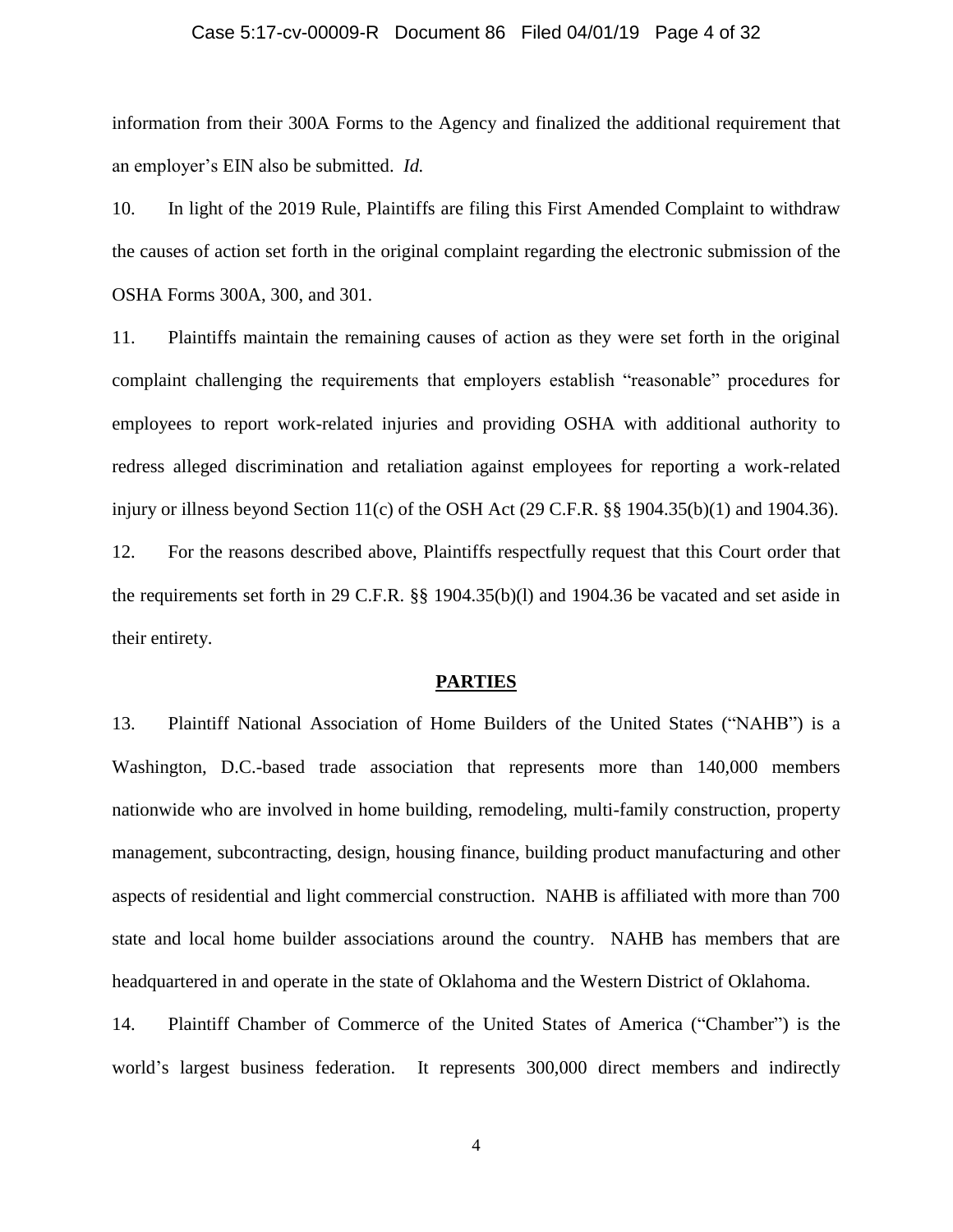#### Case 5:17-cv-00009-R Document 86 Filed 04/01/19 Page 5 of 32

represents the interests of more than three million companies and professional organizations of every size, in every industry sector, and from every region of the country. More than 96 percent of the Chamber's members are small businesses with 100 or fewer employees. An important function of the Chamber is to represent the interests of its members in matters before Congress, the Executive Branch, and the courts. To that end, the Chamber regularly brings litigation challenging the legality of rulemakings by federal agencies, including the U.S. Department of Labor, in order to protect the legal rights of American businesses. The Chamber has members that are headquartered in and operate in the state of Oklahoma and the Western District of Oklahoma. The Chamber brings this action on behalf of its members, in order to advance the interests of its members and, more broadly, the entire business community.

15. Plaintiff Oklahoma State Home Builders Association ("OSHBA") is a non-profit trade association separately incorporated but chartered with Plaintiff NAHB. OSHBA is comprised of more than 2,500 members in 11 local home builder associations around the state of Oklahoma and their builder/associate members. OSHBA represents the Oklahoma building industry. OSHBA is headquartered in this judicial district at 917 N.E. 63rd Street, Oklahoma City, OK 73105 and has members in this judicial district.

16. Plaintiff State Chamber of Oklahoma ("Oklahoma Chamber") is a non-profit, tax-exempt organization incorporated in the state of Oklahoma and headquartered in this judicial district at 330 N.E. 10th Street, Oklahoma City, OK 73104. The Oklahoma Chamber represents more than 1,500 Oklahoma businesses and 350,000 employees. It has been the State's leading advocate for business since 1926. The Oklahoma Chamber has members that are headquartered in and operate in the state of Oklahoma and the Western District of Oklahoma. The Oklahoma Chamber brings this action on behalf of its members, in order to advance the interests of its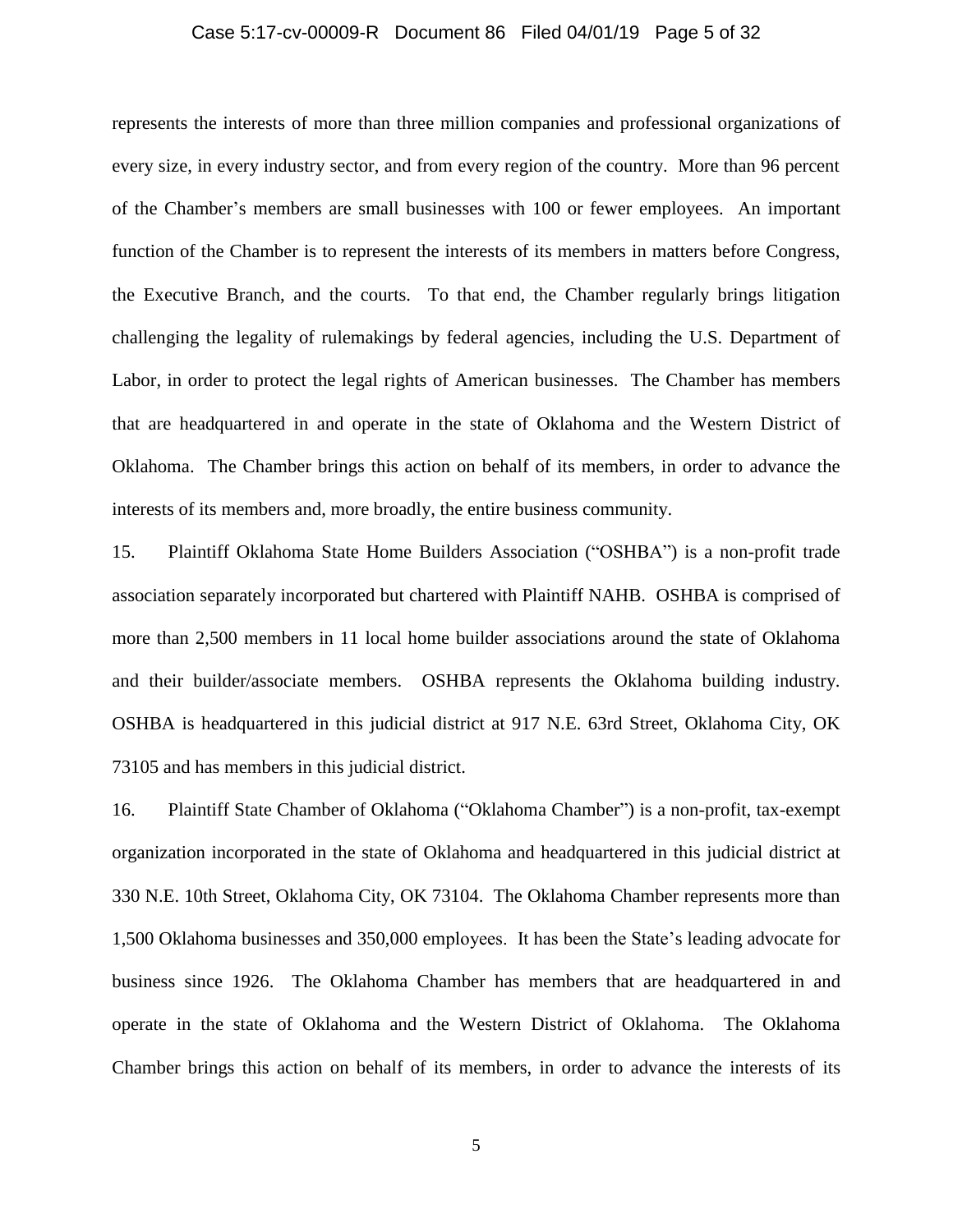#### Case 5:17-cv-00009-R Document 86 Filed 04/01/19 Page 6 of 32

members and the business community of Oklahoma.

17. Plaintiff National Chicken Council ("NCC") is the national, non-profit trade association for the chicken production and processing industry. NCC member companies include chicken producer/processors, poultry distributors, and allied industry firms. The producer/processors account for approximately 95 percent of the chickens produced in the United States. NCC is headquartered in Washington, D.C. NCC has members that are headquartered in and operate in the state of Oklahoma.

18. Plaintiff National Turkey Federation ("NTF") is the national trade association for turkey farmers and processers. Members of the NTF include growers, processors, hatchers, breeders, distributors, allied services and state associations. NTF represents all segments of the turkey industry and is composed of over 300 member companies representing more than 95 percent of the turkey industry. NTF is headquartered in Washington, D.C.

19. Plaintiff U.S. Poultry & Egg Association ("USPOULTRY") is the world's largest poultry organization. Members of USPOULTRY include producers and processors of broilers, turkeys, ducks, eggs, and breeding stock, as well as allied companies. The association has affiliations in 26 states and member companies worldwide. USPOULTRY is headquartered in Tucker, Georgia. USPOULTRY has members that are headquartered in and operate in the state of Oklahoma.

20. Plaintiffs' members include employers covered by the OSH Act (29 U.S.C. § 652(5)) who are responsible for providing safe and healthful working conditions to their employees and complying with OSHA standards and regulations, including those related to recording and reporting workplace injuries and illnesses. Many of Plaintiffs' members have adopted procedures for promoting and ensuring the safety and health of their employees. Some of these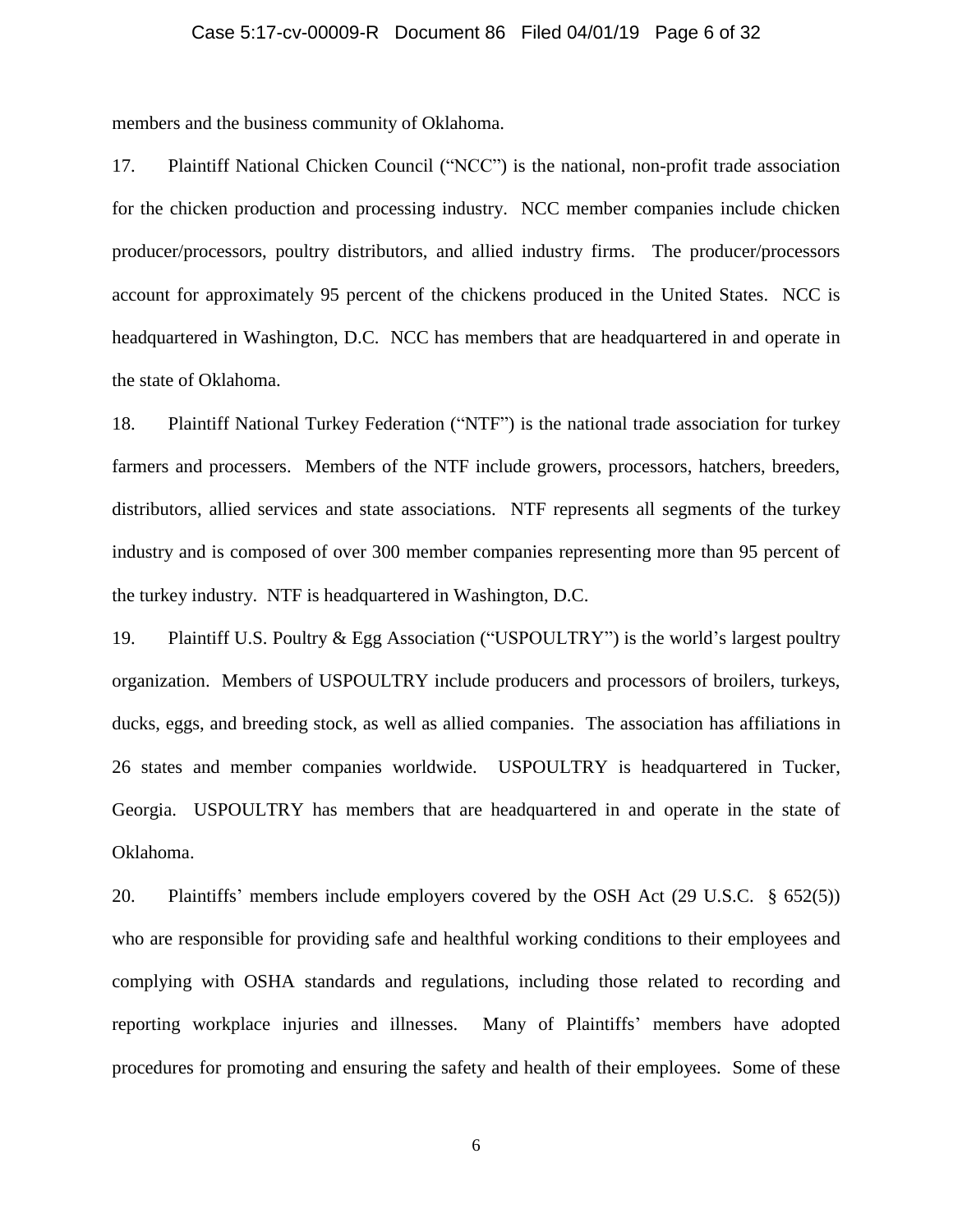#### Case 5:17-cv-00009-R Document 86 Filed 04/01/19 Page 7 of 32

procedures may be prohibited under the Rule, as they might not be deemed "reasonable" by the Agency.

21. Defendant R. Alexander Acosta is the Secretary of Labor and is subject to the APA. *See* 5 U.S.C. § 551(1). The Secretary is sued in his official capacity as head of the United States Department of Labor.

22. Defendant Loren E. Sweatt is the Deputy Assistant Secretary of Labor for Occupational Safety and Health and is subject to the APA. *See* 5 U.S.C. § 551(1). The Deputy Assistant Secretary is sued in her official capacity as head of the Occupational Safety and Health Administration.

23. Defendant Department of Labor ("DOL") is an agency of the United States government subject to the APA. *See* 5 U.S.C. § 551(1).

24. Defendant Occupational Safety and Health Administration ("OSHA") is an agency within DOL and is subject to the APA. *See* 5 U.S.C. § 551(1).

#### **JURISDICTION AND VENUE**

25. This action arises under the APA, 5 U.S.C. § 500 et seq., the OSH Act, 29 U.S.C. § 651 et seq., and the Fifth Amendment to the Constitution of the United States. Federal question jurisdiction therefore lies in this Court under 28 U.S.C. § 1331.

26. Plaintiffs have associational standing to bring this suit on behalf of their members because those members will be directly and adversely affected by the 2019 Rule and thus would have standing to sue in their own right; because the interests Plaintiffs seek to protect are germane to their organizations' purposes; and because neither the claims asserted nor the relief requested requires an individual member to participate in this suit. *See Hunt v. Wash. St. Apple Adver. Comm'n*, 432 U.S. 333, 343 (1977). Plaintiffs also participated in the rulemaking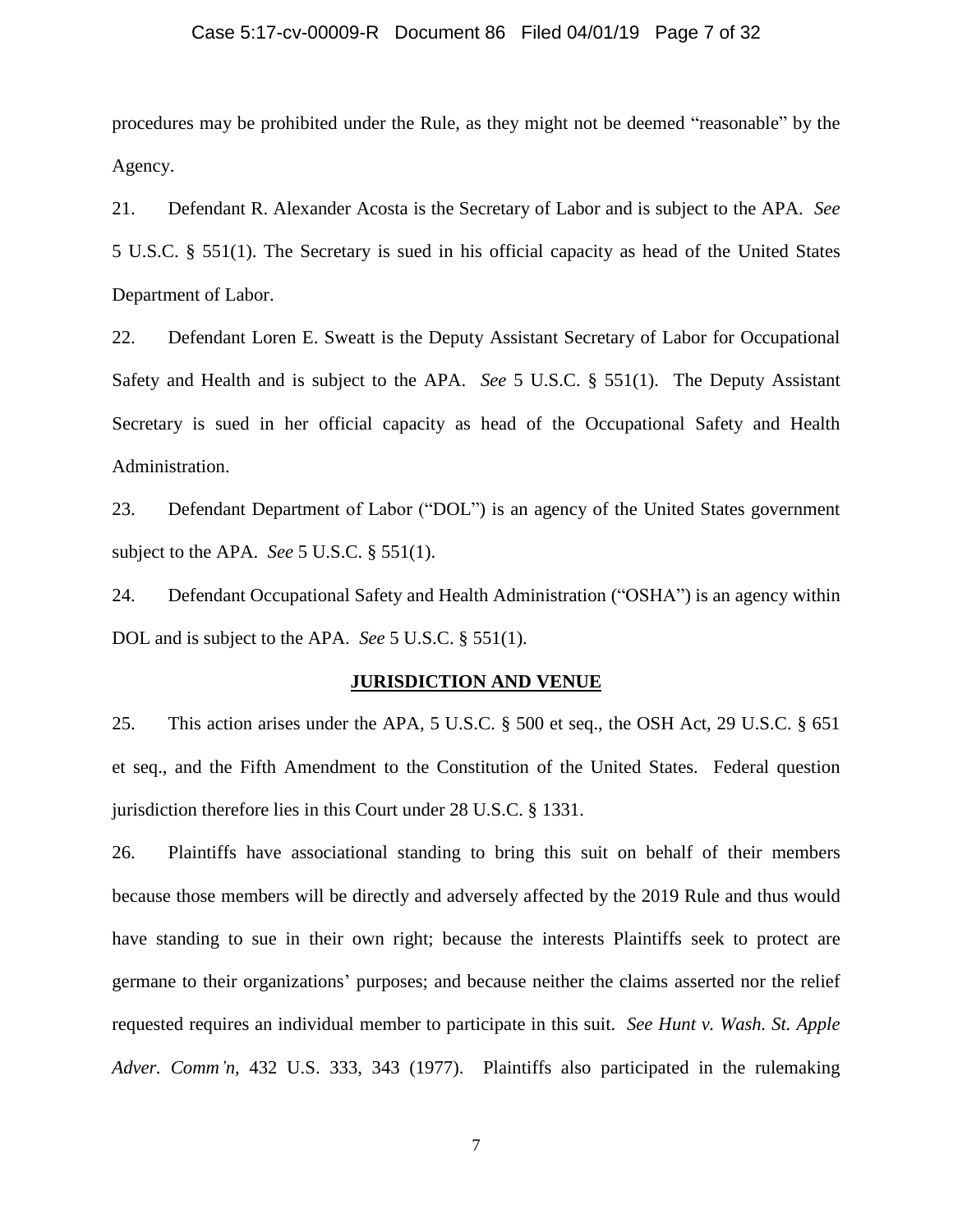#### Case 5:17-cv-00009-R Document 86 Filed 04/01/19 Page 8 of 32

process, by submitting comments and participating in a public meeting convened by OSHA. Thus, plaintiffs' standing is self-evident based on the administrative record. *See Lujan v. Defenders of Wildlife,* 504 U.S. 555, 560-62 (1992).

27. Venue is proper in this Court under 28 U.S.C. § 1391(e) because this is an action against officers and agencies of the United States, and Plaintiffs OSHBA and Oklahoma Chamber reside in this judicial district and no real property is involved in this action.

### **BACKGROUND**

#### **Recordkeeping and Information Collection under the OSH Act**

28. Section 8(c)(l) of the OSH Act provides that each "employer shall make, keep and preserve, and make available to the Secretary [of Labor] or the Secretary of Health and Human Services, such record ... as the Secretary [of Labor] ... may prescribe by regulation as necessary or appropriate for the enforcement of this chapter or for developing information regarding the causes and prevention of occupational accidents and illnesses." 29 U.S.C.  $\S 657(c)(1)$ .

29. Similarly, Section  $8(c)(2)$  directs the Secretary of Labor to "prescribe regulations" requiring employers to maintain accurate records of, and to make periodic reports on, workrelated deaths, injuries and illnesses other than minor injuries requiring only first aid treatment and which do not involve medical treatment, loss of consciousness, restriction of work or motion, or transfer to another job." 29 U.S.C. § 657(c)(2).

30. Section  $8(g)(2)$  of the Act provides the Secretary general authority to prescribe rules and regulations "necessary" to carry out his responsibilities under the Act. 29 U.S.C. § 657(g)(2). Section 24 of the Act also authorizes the Secretary to develop and maintain an effective program to collect, compile, and analyze occupational safety and health statistics. 29 U.S.C. § 673.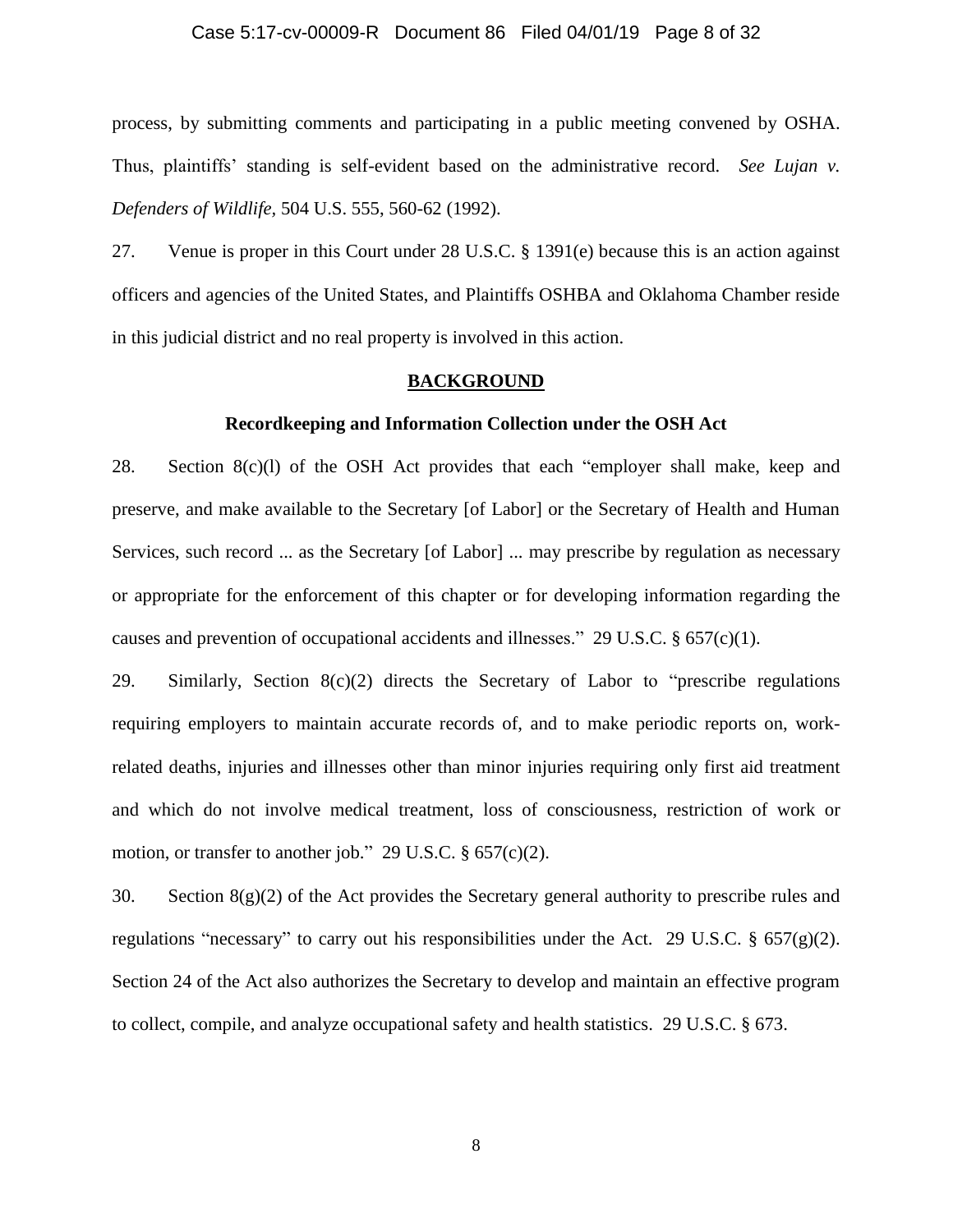#### **OSHA's 2001 Recordkeeping Rule**

31. OSHA promulgated its first recordkeeping rule in 1971. 36 Fed. Reg. 12,612 (July 2, 1971). Under the rule, certain employers covered by the OSH Act were required to maintain records about every workplace injury or illness involving death, loss of consciousness, days away from work, restriction of work or motion, transfer to another job, medical treatment other than first aid, or diagnosis of a significant injury or illness. 66 Fed. Reg. 5,916, 5,917 (Jan. 19, 2001). Employers were required to keep track of these workplace injuries and illnesses on designated recordkeeping forms. *ld.*

32. On January 19, 2001, OSHA published a comprehensive revision to those rules to modernize, clarify, and expand occupational injury and illness reporting and recording (the "2001 Rule"). *Id*. at 5,916.

33. The Agency cited three primary reasons for the 2001 Rule: (1) "to provide information to employers whose employees are being injured or made ill by hazards in their workplace"; (2) to provide a source of information to OSHA to conduct inspections and target its enforcement resources; and (3) to provide an accurate source of data for the Bureau of Labor Statistics ("BLS") to compile and publish national statistics on workplace injuries and illnesses. 66 Fed. Reg. at 5,916-17. The 2001 Rule created three separate recordkeeping forms: (1) Form 300; (2) Form 301; and (3) Form 300A. *Id.* at 6,130.

34. The Form 300 "Log of Work-related Injuries and Illnesses" ("Form 300" or "OSHA 300 Log") requires employers to record information about every work-related death and about every work-related injury or illness that involves loss of consciousness, restricted work activity or job transfer, days away from work, or medical treatment beyond first aid. *See* Form 300, attached as Exhibit 2. In particular, it requires employers to record the employee's name, job title, date of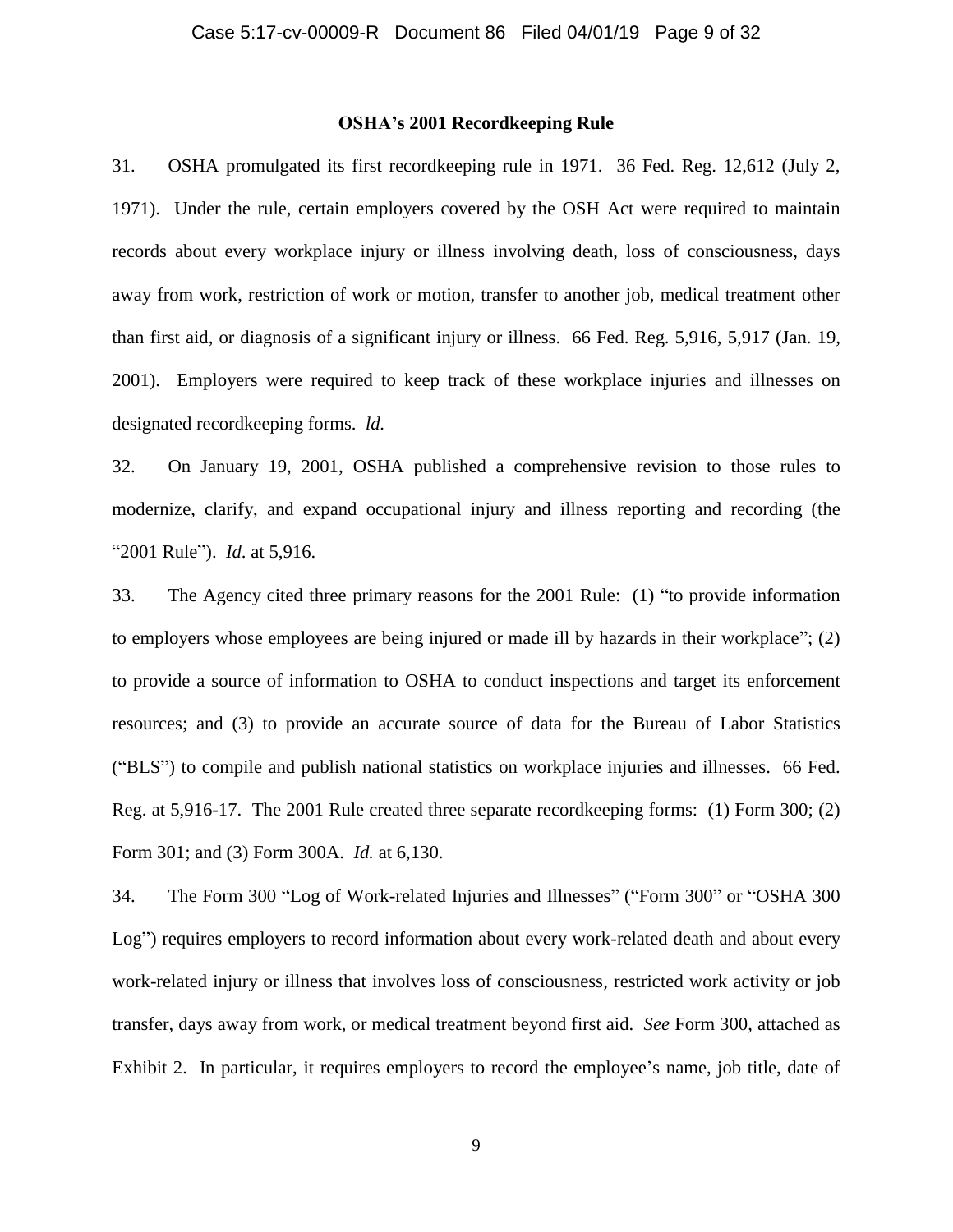#### Case 5:17-cv-00009-R Document 86 Filed 04/01/19 Page 10 of 32

injury or illness, and a description of the injury or illness, parts of the body affected, and the object/substance that directly made the employee injured or ill. *Id.* A warning at the top of Form 300 states: "**Attention**: This form contains information relating to employee health and must be used in a manner that protects the confidentiality of employees to the extent possible while the information is being used for occupational safety and health purposes." *Id.* (emphasis in original).

35. The Form 301 "Injury and Illness Incident Report" ("Form 301") requires employers to collect and enter even more information on the injury or illness than is on the OSHA 300 Log, including information about the employee, the physician or other health care professional that may have treated the employee, and detailed information about the injury or illness involved and how the injury or illness developed. *See* Form 301, attached as Exhibit 3. Form 301 is incidentspecific and must be completed for every work-related injury or illness that is included on the OSHA 300 Log. *Id.* As with the Form 300, the Form 301 warns employers of the need to protect the confidentiality of the information to the extent possible. *Id.*

36. Finally, the Form 300A "Summary of Work-related Injuries and Illnesses" ("Form 300A") requires employers to annually compile aggregate information on certain work-related injuries and illnesses and post the information at the worksite from February 1 to April 30 of the year following the time period covered by the form. *See* Form 300A, attached as Exhibit 4. The Form 300A includes no personally identifiable information about individual injuries and illnesses that occurred at the worksite but does contain information about the number of employee hours worked. *Id*. The 2001 Rule required certain employers to submit their Forms 300A to OSHA on an annual basis as part of the OSHA Data Initiative, a program established by OSHA to collect information to use to develop enforcement targeting. 29 C.F.R. § 1904.41.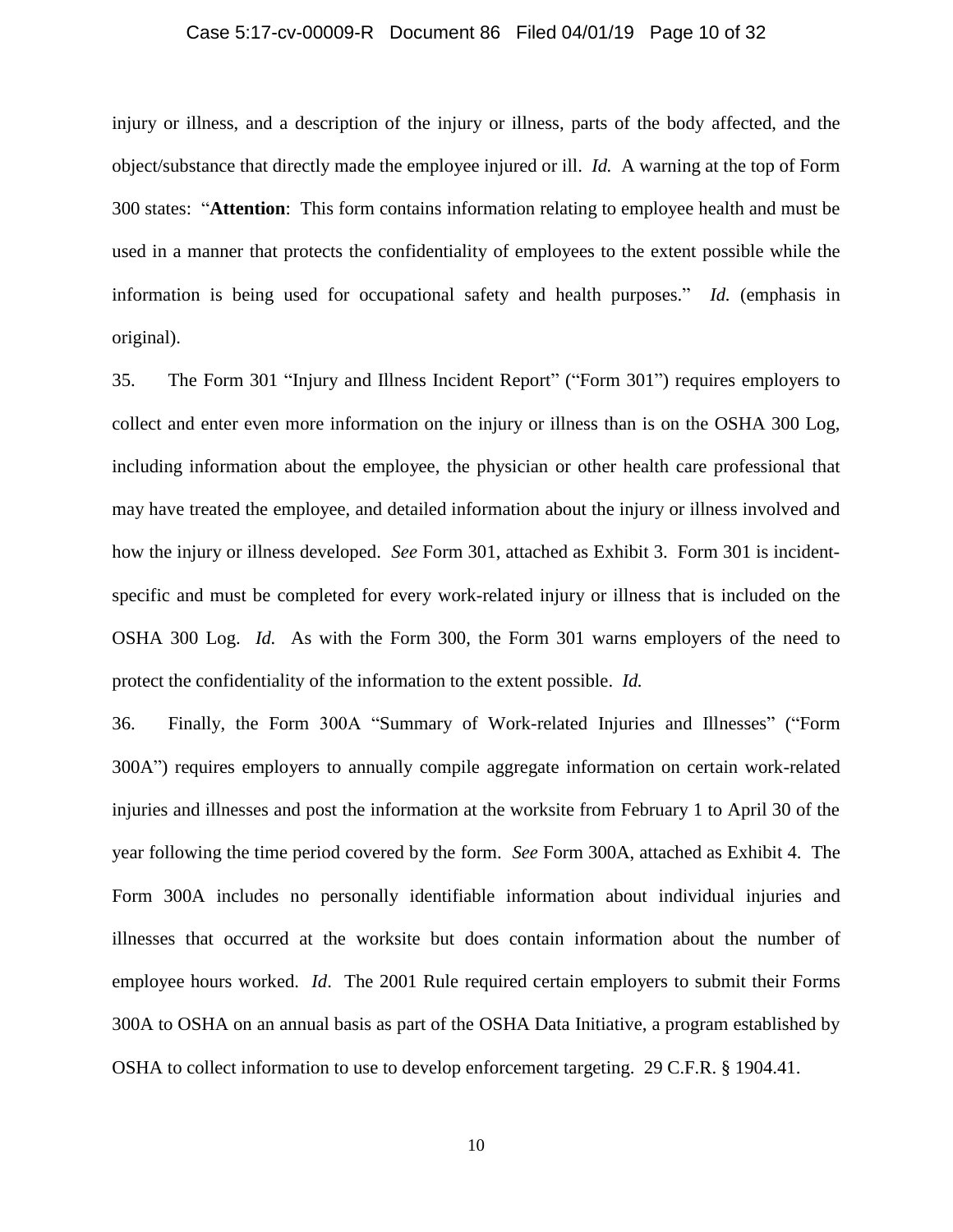#### Case 5:17-cv-00009-R Document 86 Filed 04/01/19 Page 11 of 32

37. The crux of the 2001 Rule was to require employers to record on the OSHA 300 Log and Form 301 certain injuries and illnesses that were related to work – as defined in the regulation – and that met the severity criteria established by Congress in 29 U.S.C.  $\S$  657(c)(2) ("medical treatment, loss of consciousness, restriction of work or motion, or transfer to another job").

38. OSHA also specifically acknowledged the privacy interests of injured and ill employees, explaining: "OSHA agrees that confidentiality of injury and illness records should be maintained except for those persons with a legitimate need to know the information. This is a logical extension of the agency's position that a balancing test is appropriate in determining the scope of access to be granted employees and their representatives." 66 Fed. Reg. at 6,057.

39. Thus, OSHA required employers to redact the names of employees from the OSHA 300 Logs for certain injuries and illnesses deemed to be "privacy cases." 29 C.F.R. § 1904.29(b)(7). 40. It also limited the extent to which employers could share injury and illness information to others besides those specifically enumerated in the 2001 Rule. *Id*. at § 1904.29(b)(10).

#### **OSHA's Proposal to Amend the 2001 Rule**

41. On November 8, 2013, OSHA published a Notice of Proposed Rulemaking ("NPRM") entitled "Improve Tracking of Workplace Injuries and Illnesses," 78 Fed. Reg. 67,254 (Nov. 8, 2013), to revise the 2001 Rule.

42. OSHA proposed to require certain employers to submit electronically their OSHA 300 Logs and Forms 301, and 300A to OSHA on a regular basis, and the Agency stated that it would make this information publicly available on an online database. *Id*. The purported safety and health benefits from the rule flowed from the Agency's commitment to make the data publicly available. OSHA stated that "the online posting of establishment-specific injury and illness information will encourage employers to improve and/or maintain workplace safety/health to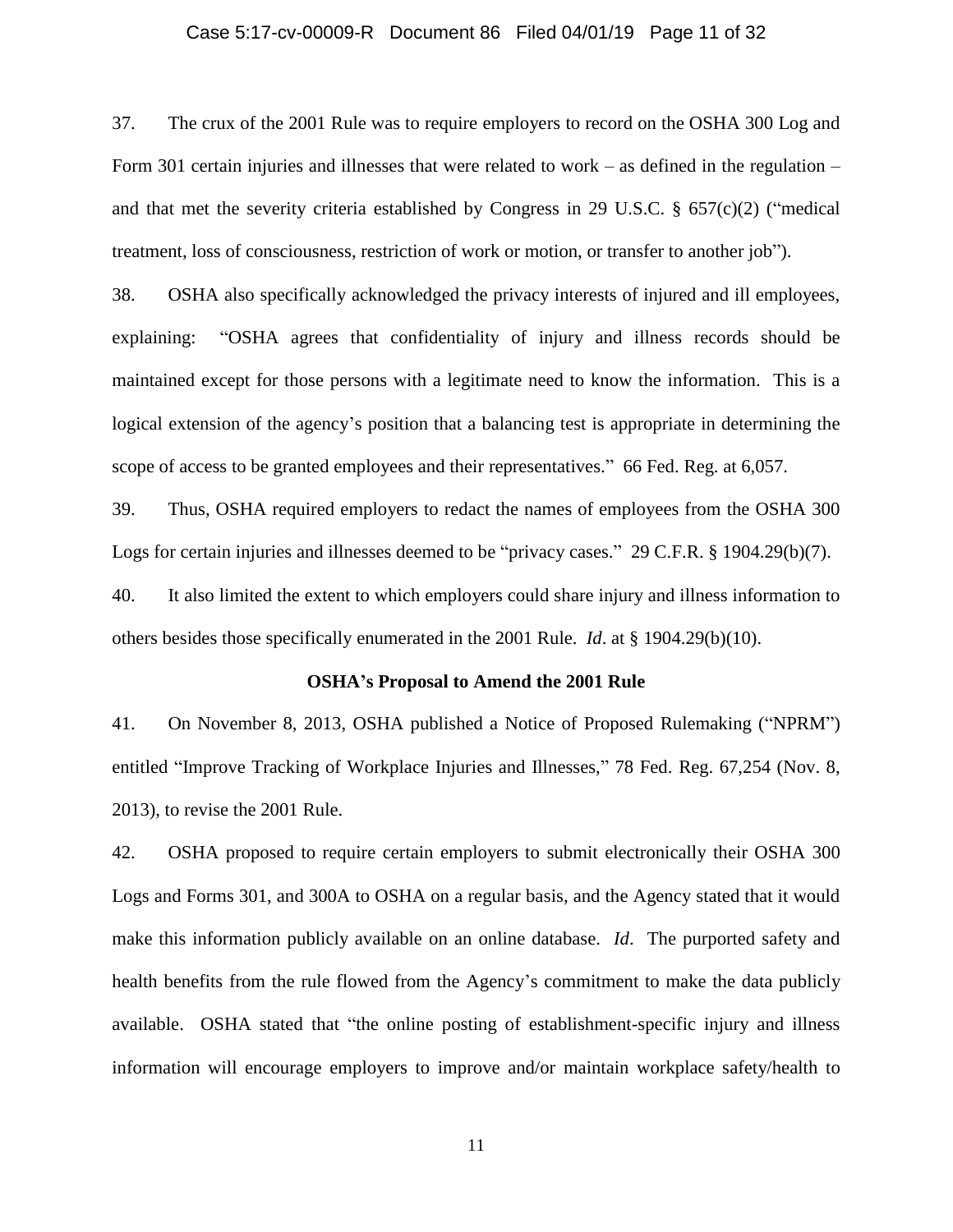#### Case 5:17-cv-00009-R Document 86 Filed 04/01/19 Page 12 of 32

support their reputations as good places to work or do business with." *Id.* at 67,258. In the proposed rule OSHA cited no evidence or data to support this assertion.

43. OSHA stated that it had authority for this proposed rule under Sections  $8(c)(1)$ ,  $(c)(2)$ , (g)(2), and 24 of the OSH Act. *Id.* at 67,255.

44. Numerous stakeholders, including some of the Plaintiffs in this cause of action, filed comments objecting to the proposed rule. *See* Docket No. OSHA-2013-0023.

45. Plaintiff NAHB, for example, commented that the OSH Act does not provide OSHA the legal authority to issue the regulation. Docket ID: OSHA-2013-0023-1408 (posted Mar. 14, 2014), p. 3. NAHB stated that there is no express authority granted to OSHA anywhere in the statute to make the various recordkeeping forms available to the public: "The OSH Act omits any language that would provide OSHA authority to make an employers' injury and illness records available to the public." *Id.* at 7.

46. Similarly, Plaintiff Chamber stated, "Conspicuously absent from [Sections 8(c)(1), (c)(2),  $(g(2))$ , and 24 of the OSH Act] is any mention, let alone express or implied authority, that OSHA may create an online database meant for the public dissemination of an employer's injury and illness records containing confidential and proprietary information. Had Congress envisioned or intended that the Secretary of Labor would have the authority to publish this information it surely would have so provided. But of course, it did not and has not. Nor has such authority been contemplated by the numerous bills to amend the OSH Act that have been proposed." Docket ID: OSHA-2013-0023-1396 (posted Mar. 14, 2014), p. 3.

47. In addition, Plaintiff NAHB stated that public disclosure of confidential and proprietary business information would harm employers and employees. It explained:

In NAHB's view, OSHA is taking a very cavalier approach to the privacy interests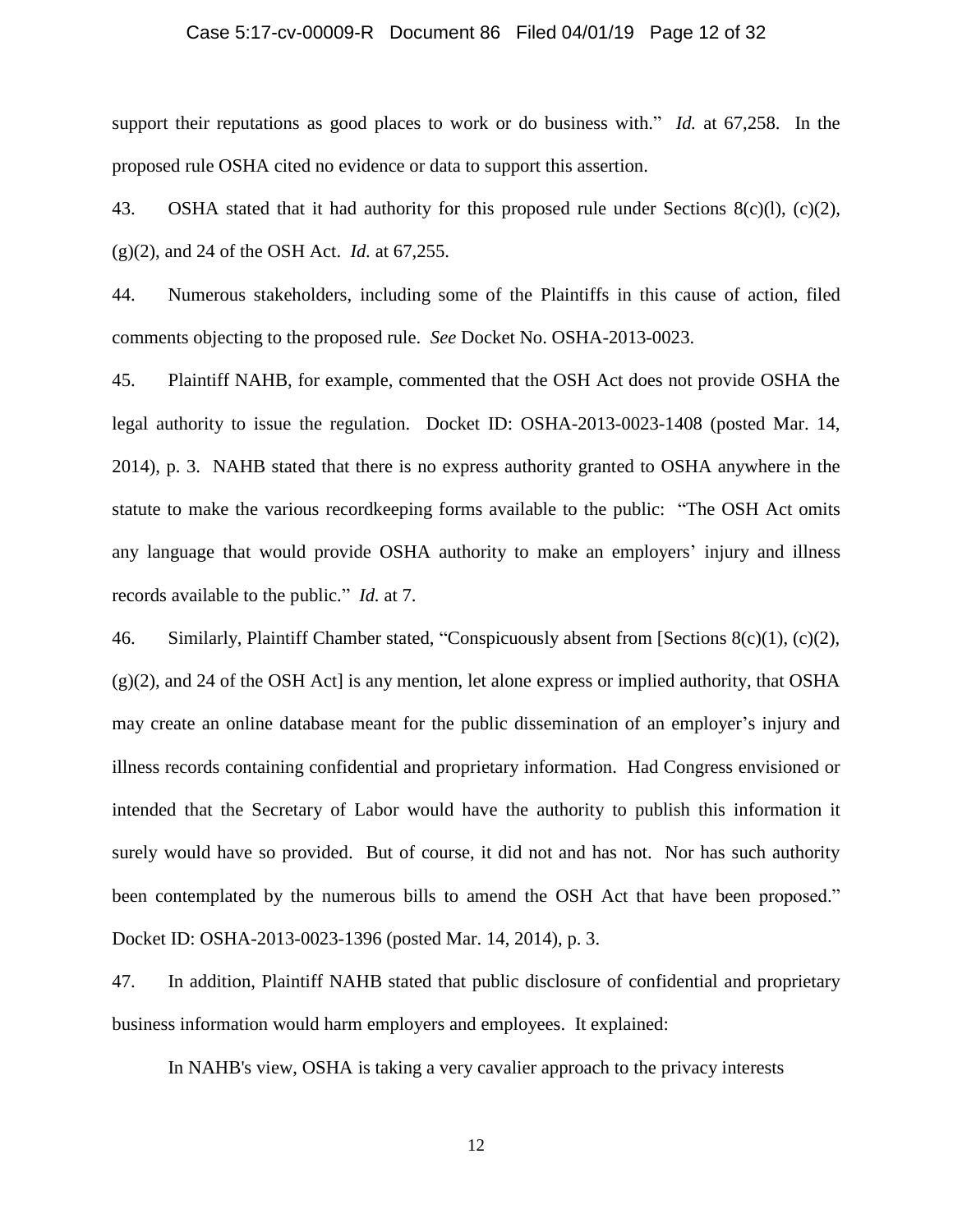#### Case 5:17-cv-00009-R Document 86 Filed 04/01/19 Page 13 of 32

of employees and others who may be affected by the public release of this information. At the outset, it is important to emphasize that there are several work-related injuries and illnesses that employees would prefer that OSHA not make public to the entire world via the internet. OSHA recognizes this to a degree with its provisions for privacy cases. However, particularly in smaller communities, an employee's identity can be readily determined from a published report. Perhaps the employee is a health care professional who contracted an infectious disease from a patient. Or perhaps the employee was a victim of an assault at the workplace. These are real issues that can and have occurred and OSHA seems to be oblivious to the concerns of employees whose information is going to be published for everyone to see in every country in the world via the internet.

Docket ID: OSHA-2013-0023-1408, 14-15 (emphasis in original).

48. NAHB also objected to the "benefits" that the Agency claims will occur as a result of the rule, stating:

[The rule's] benefits, examined individually and collectively, do not support the proposed rule. Strikingly, there is no data or evidence cited in the proposal to suggest that these benefits will even occur – no studies, no anecdotal references. This is nothing more than speculation by OSHA of what may occur if the proposed rule is finalized.

*Id.* at 20 (emphasis in original).

49. Plaintiffs USPOULTRY, NCC, and NTF also objected to several aspects of the proposed rule. In particular, they commented that the entire premise of the rule – that the public will make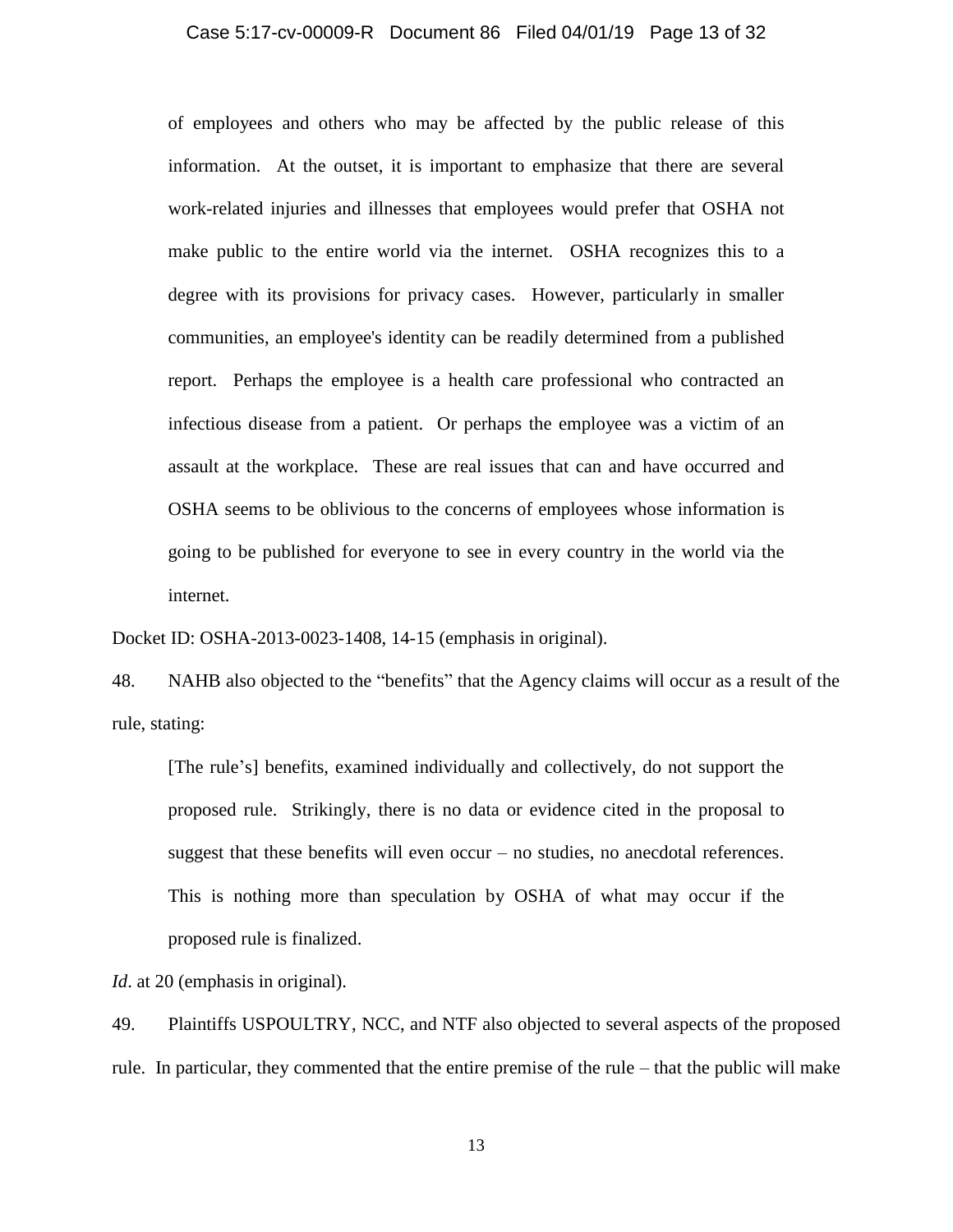#### Case 5:17-cv-00009-R Document 86 Filed 04/01/19 Page 14 of 32

judgments about the safety and health programs of employers based on injury and illness data – with no context or explanation, is at odds with the "no-fault" recordkeeping system. Docket ID: OSHA-2013-0023-1109 (posted Mar. 7, 2014), pp. 2-3.

Providing raw data, out of context, to those who do not know how to interpret it will also create significant issues. Assessing an employer's safety and health efforts or programs is a complicated challenge. Injury rates are just one metric and often are not indicative of the strength of a safety and health program. Despite this, OSHA is encouraging the public to make judgments about a safety and health program based on this limited data. This is simply wrong and we believe counterproductive to workplace safety and health.

*Id.* at 3.

50. On January 9-10, 2014, OSHA held a public meeting on the proposed rule. 81 Fed. Reg. at 29,625. Numerous stakeholders who participated in the public meeting repeated the objections to the proposed rule set forth in written comments.

#### **OSHA's Supplemental Notice on Disincentives to Reporting**

51. After initially reviewing the rulemaking record generated from the proposed rule, and comments made at the public meeting, OSHA sought additional comment on one concern raised by some stakeholders:

At a public meeting on the proposal, many stakeholders expressed concern that the proposal could motivate employers to under-record their employees' injuries and illnesses. They expressed concern that the proposal could promote an increase in workplace policies and procedures that deter or discourage employees from reporting work related injuries and illnesses. These include adopting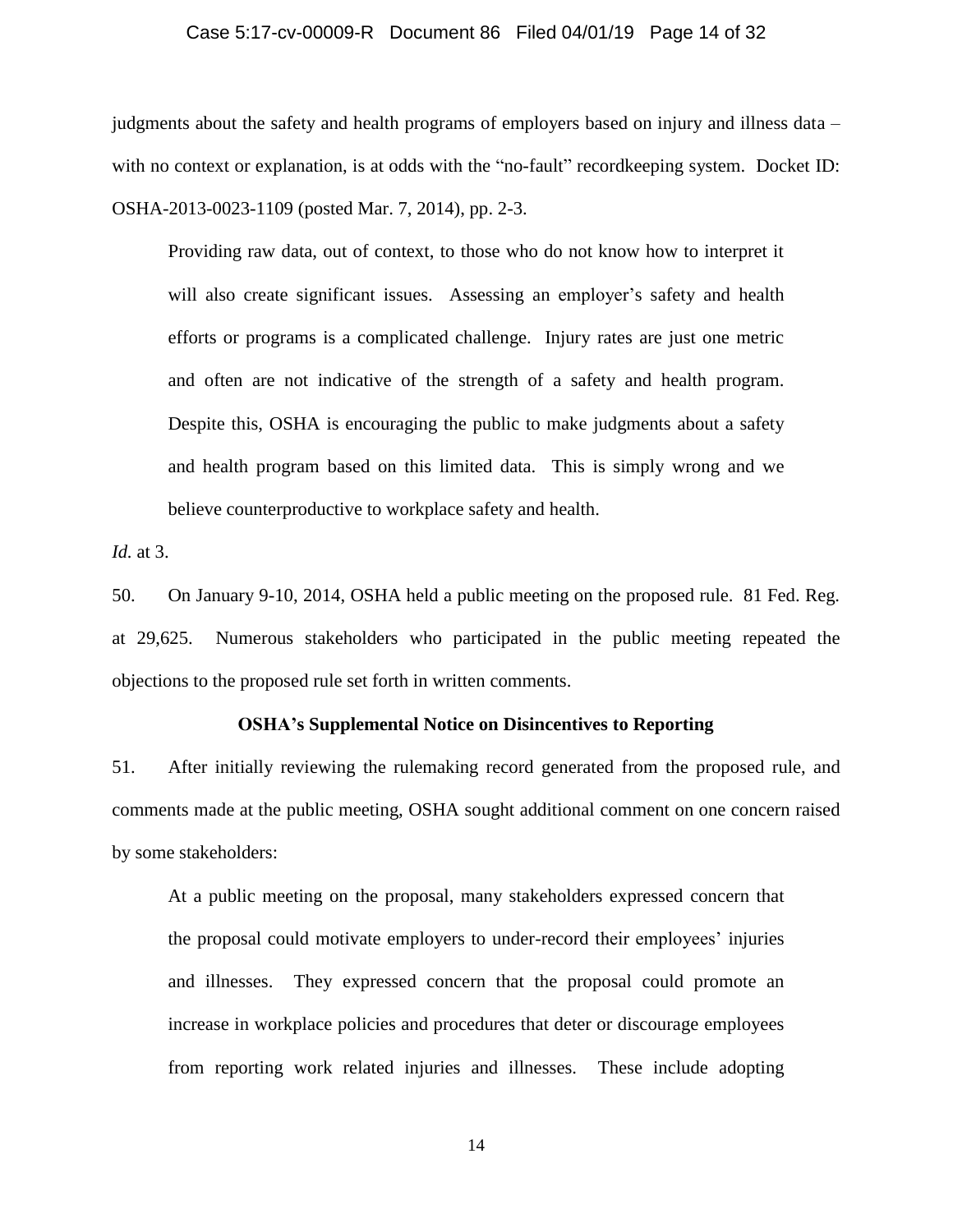#### Case 5:17-cv-00009-R Document 86 Filed 04/01/19 Page 15 of 32

unreasonable requirements for reporting injuries and illnesses and retaliating against employees who report injuries and illnesses.

79 Fed. Reg. 47,605 (Aug. 14, 2014).

52. The Supplemental Notice of Proposed Rulemaking was just six pages in the *Federal Register. Id.*

53. In the Supplemental Notice, OSHA specifically sought comment on whether "to (1) require that employers inform their employees of their right to report injuries and illnesses; (2) require that any injury and illness reporting requirements established by the employer be reasonable and not unduly burdensome; and (3) prohibit an employer from taking adverse action against employees for reporting injuries and illnesses." *Id*. at 47,606.

54. While OSHA identified the three areas above as potential means to address the concern alleged by some stakeholders at the public meeting, OSHA provided no regulatory text for the public's consideration in the Supplemental Notice despite the notice being labeled a "Supplemental *Notice of Proposed Rulemaking*." *Id.* at 47,605-10 (emphasis added).

55. The Agency also never defined what a "reasonable" or "unreasonable" reporting procedure might be in the Supplemental Notice. *Id.* Instead, the Agency listed some examples of policies that could be considered unreasonable, such as highly burdensome reporting procedures or penalizing employees for failing to report an injury within a specific time period. *Id*. at 47,608.

56. In addition, OSHA sought comment on a variety of supposed "adverse actions" that certain participants "mentioned" in the public meeting on the proposed rule that could impact injury and illness reporting. *Id*. at 47,608.

57. Numerous stakeholders, including several of the Plaintiffs, submitted comments to the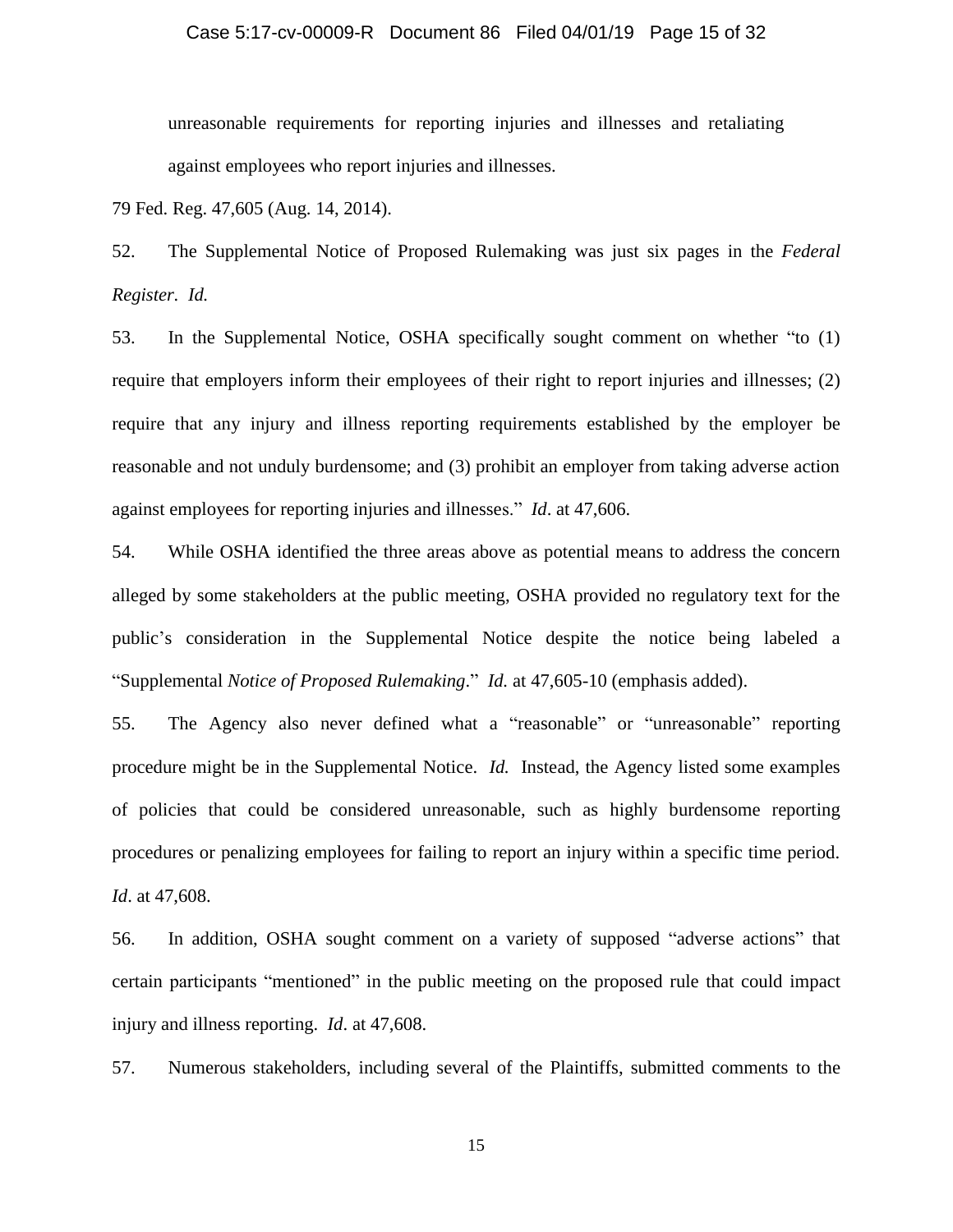#### Case 5:17-cv-00009-R Document 86 Filed 04/01/19 Page 16 of 32

Agency on the Supplemental Notice. *See* 81 Fed. Reg. at 29,625.

58 Many objected to the nature of the Supplemental Notice, which consisted primarily of 18 questions, as being much more in the style of an Advance Notice of Proposed Rulemaking, stating that it was in violation of the APA as it lacked sufficient notice of what would be required and thus did not provide affected parties any meaningful opportunity to comment. *Id.* at 29,669.

59. Other commenters objected to a completely undefined requirement for "reasonable" reporting procedures, noting that such a requirement could be interpreted by OSHA as prohibiting certain safety disciplinary programs, safety incentive programs, and workplace drug and alcohol testing programs that have been shown to improve safety and health in the workplace. *Id*. at 29,670.

60. Commenters also highlighted OSHA's announced intention to contradict the statutory scheme for addressing allegations of retaliation through Section 11(c) of the OSH Act by granting itself the authority to initiate claims even as it admitted that the statute does not permit this:

The advantage of this provision [the unspecified proposed supplemental regulation] is that it would provide OSHA with additional enforcement tools to promote the accuracy and integrity of the injury and illness records employers are required to keep under Part 1904. *For example, under 11(c), OSHA may not act against an employer unless an employee files a complaint. Under the additions to the proposed rule under consideration, OSHA would be able to cite an employer for taking adverse action against an employee for reporting an injury or illness, even if the employee did not file a complaint.*

79 Fed. Reg. at 47,607 (emphasis added).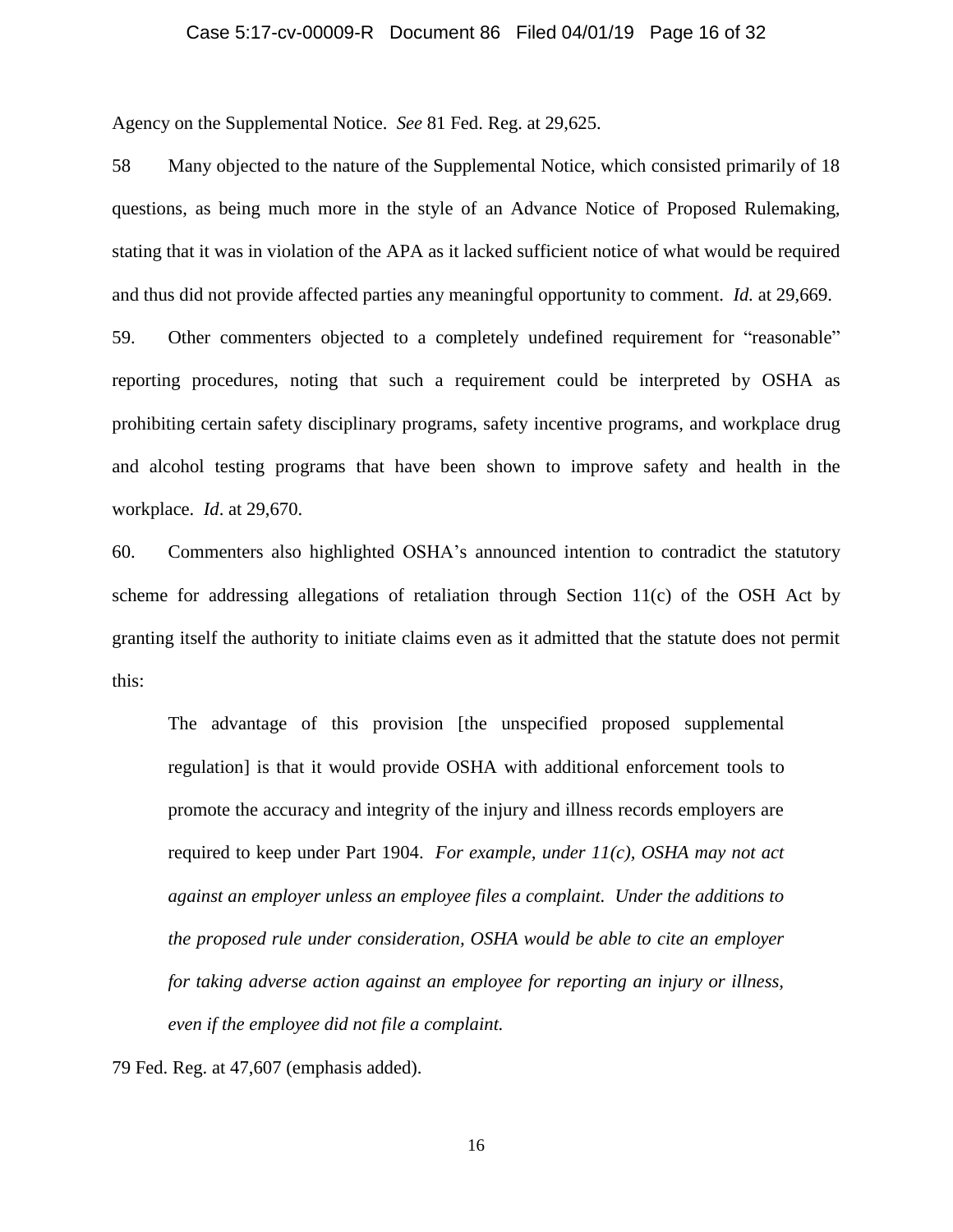#### **The 2016 Rule**

61. Despite the significant opposition to the proposed rule and the issues identified in the Supplemental Notice by a variety of stakeholders, on May 12, 2016 OSHA issued the 2016 Rule, adopting almost all of the electronic recording and reporting obligations as originally proposed and adding requirements related to "reasonable" employee reporting procedures. OSHA also proceeded to grant itself the authority to pursue retaliation complaints outside of the congressionally-mandated Section 11(c) process.

62. The 2016 Rule was subsequently revised to make technical minor corrections on May 20, 2016.

63. The 2016 Rule amended 29 C.F.R. §§ 1910.35, 1910.36, and 1910.41 and a copy is attached and incorporated by reference.

64. The 2016 Rule carried forward the proposal to require certain employers to electronically submit their OSHA recordkeeping forms to the Agency. 81 Fed. Reg. at 29,692. Thus, the 2016 Rule amended § 1904.41 to require employers that have 250 or more employees at any time during the previous calendar year, to electronically submit once a year information from the OSHA 300 Log, Form 301, and Form 300A*. Id.* For employers with 20 or more but fewer than 250 employees in designated industries, employers were required to electronically submit Form 300A Summary of Work-Related Injuries and Illnesses information once a year to OSHA. *Id.* In addition, the 2016 Rule provided that some employers that are not automatically covered by the requirements above may be notified separately to submit certain records to the Agency. *Id.*

65. OSHA stated in the Preamble to the 2016 Rule that it would take the work-related injury and illness information submitted electronically by covered employers and post such information online to make it available to the public. 81 Fed. Reg. at 29,624-25.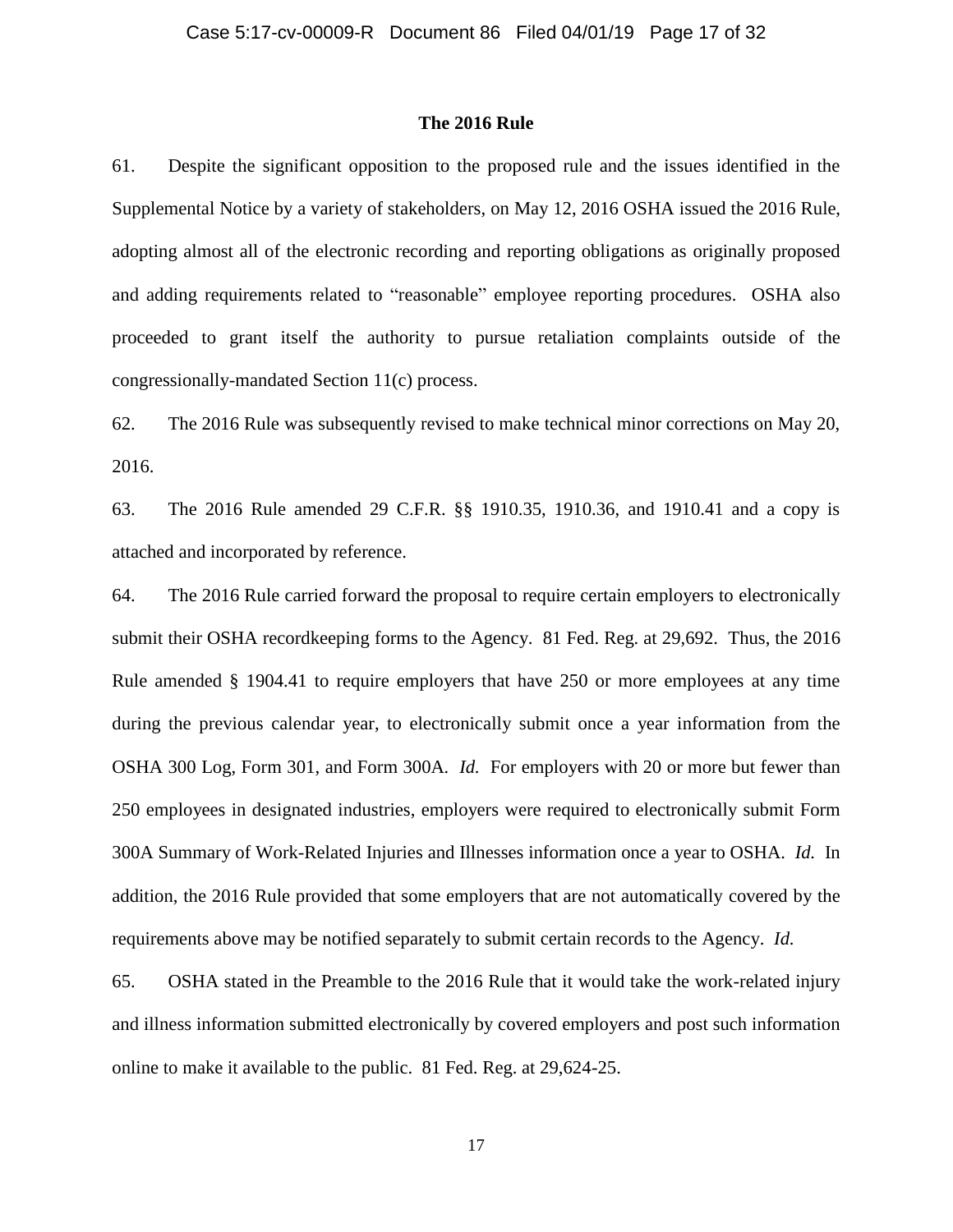#### Case 5:17-cv-00009-R Document 86 Filed 04/01/19 Page 18 of 32

66. OSHA claimed that the "main purpose of this section of the final rule is to prevent worker injuries and illnesses through the collection and use of timely, establishment-specific injury and illness data" and that "employers, employees, employee representatives, the government, and researchers may be better able to identify and mitigate workplace hazards and thereby prevent worker injuries and illnesses." 81 Fed. Reg. at 29,629 (emphasis added).

67. The 2016 Rule also amended § 1904.35(b)(1)(i) to state that employer procedures for employee reporting of work-related illnesses and injuries must be "reasonable" and that "[a] procedure is not reasonable if it would deter or discourage a reasonable employee from accurately reporting a workplace injury or illness." 81 Fed. Reg. at 29,691.

68. OSHA provided no specific definition of what is a "reasonable" or "unreasonable" reporting procedure in the regulatory text of the 2016 Rule that employers must follow.

69. Only in the preamble commentary to the 2016 Rule, did OSHA provide some examples of procedures that it believed might be unreasonable. But the preamble offers only vague guidance and mixed messages for employers regarding reporting procedures. For example, in describing its position on timely reporting of injuries and illnesses, OSHA recognizes the interests of employers in ensuring timely reporting of injuries and illnesses, but then notes a balancing of fairness "to employees who cannot reasonably discover their injuries or illnesses" and the need for understanding the "overriding objective of part 1904." 81 Fed. Reg. at 29,670. OSHA then states in undefined terms that "for a reporting procedure to be reasonable and not unduly burdensome, it must allow for reporting of work-related injuries and illnesses within a reasonable timeframe after the employee has realized that he or she has suffered a work-related injury or illness." *Id*. An employer cannot have acceptable certainty that its policy is appropriate until OSHA makes a post hoc determination of whether it is (or is not).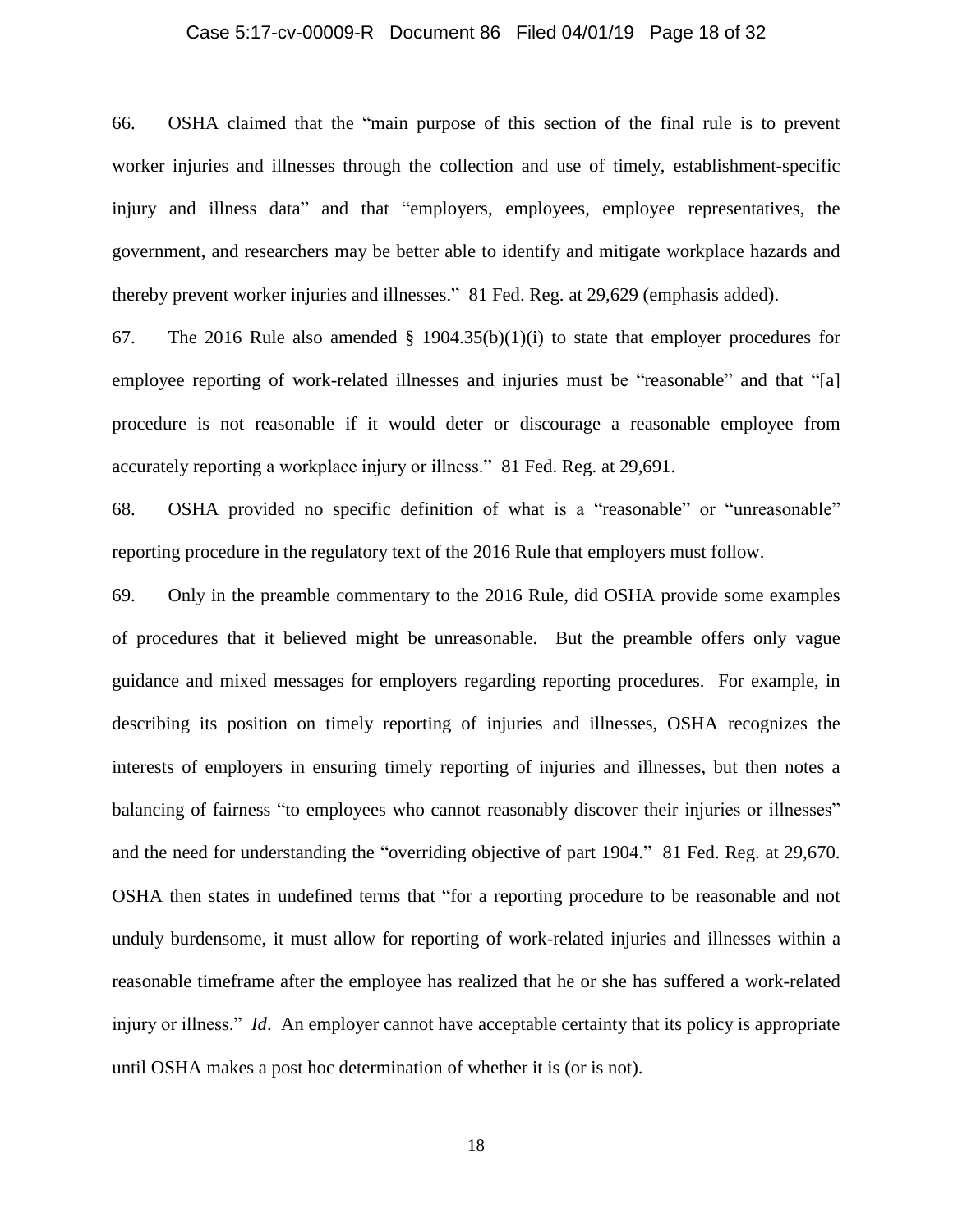#### Case 5:17-cv-00009-R Document 86 Filed 04/01/19 Page 19 of 32

70. In the preamble, OSHA also suggests that certain employee safety incentive programs may be unreasonable under the 2016 Rule. *See id*. at 29,673.

71. OSHA does not define what it means by employee safety incentive programs in the 2016 Rule; however, the Agency notes that they "take many forms" and presumably some of these "forms" are problematic in OSHA's view. *Id*. OSHA suggests that the following programs might be unreasonable under the Rule and therefore prohibited:

• Entering all employees who have not been injured in the previous year in a drawing to win a prize;

Rewarding a team of employees a bonus if no one from the team is injured over some period of time;

• Conducting an incentive program "predicated on workers remaining 'injury free'";

Rate-based incentive programs that reward workers for achieving low rates of reported injuries and illnesses; and

• Offering monetary incentives up to \$1,500 for employees if zero recordable injuries are reported.

81 Fed. Reg. at 29,673-74.

72. OSHA also suggests in the preamble that mandatory post-injury drug and alcohol testing might deter reporting of workplace injuries or illnesses and thus would not be "reasonable" under the 2016 Rule. *See id*. at 29,673. As with the employee incentive programs described above, OSHA's regulatory text does not define precisely what type of drug and alcohol testing programs it finds unreasonable and therefore unlawful. OSHA suggests in the preamble that the 2016 Rule might prohibit any "post-incident testing" where the employer cannot determine that drug use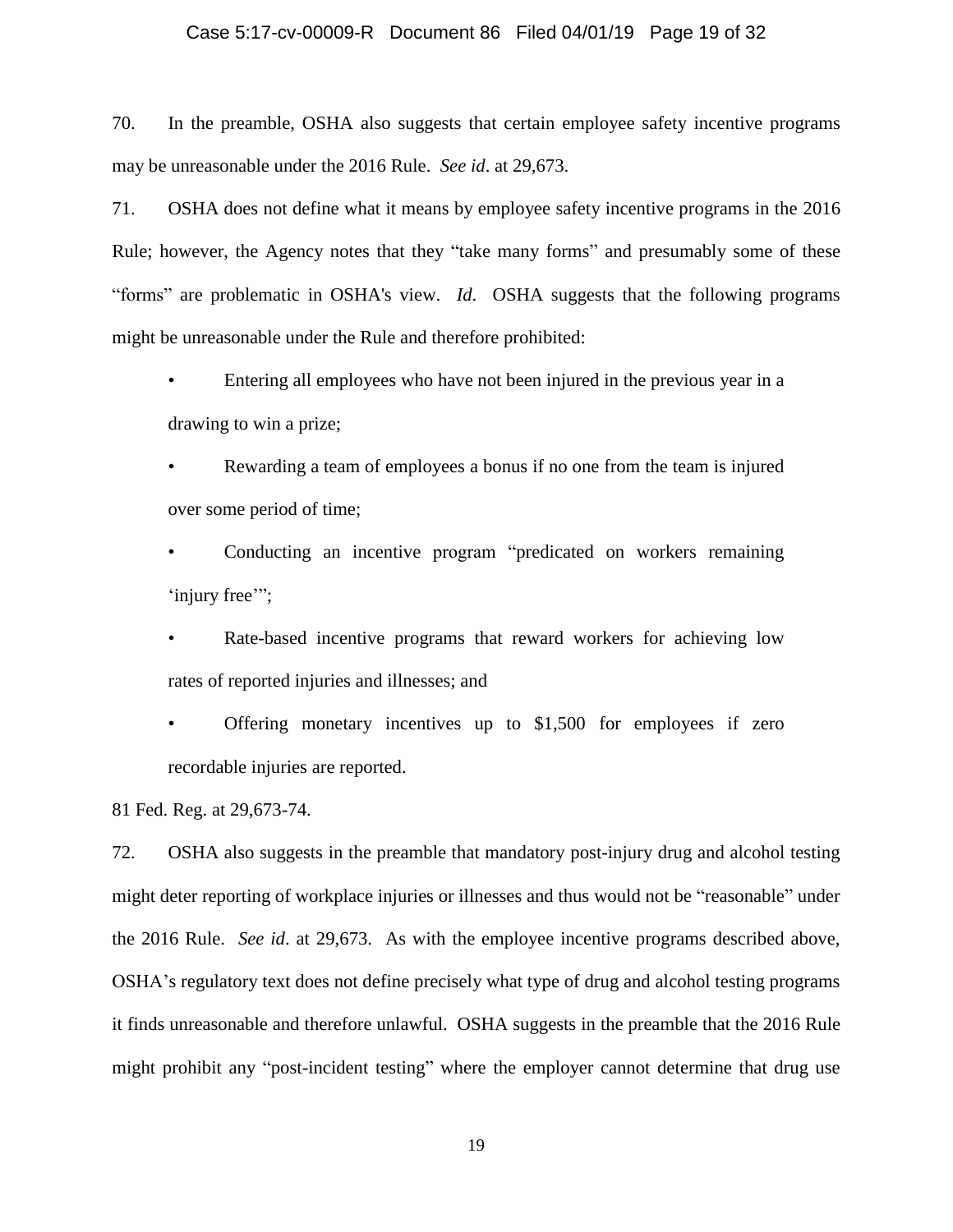#### Case 5:17-cv-00009-R Document 86 Filed 04/01/19 Page 20 of 32

was a likely contributor to the incident. *Id*.

73. In addition, the 2016 Rule added § 1904.35(b)(1)(iv) to explicitly prohibit employers from "discharg[ing] or in any manner discriminat[ing] against any employee for reporting a work- related injury or illness." 81 Fed. Reg. at 29,692.

74. This provision goes far beyond the substantive prohibition against discrimination and the articulated procedures specified for discrimination claims found in Section 11(c) of the OSH Act. Section 11(c) prohibits discrimination where an employee "has filed any complaint or instituted or caused to be instituted any proceeding under or related to this Act or has testified or is about to testify in any such proceeding or because of the exercise by such employee on behalf or himself or others of any right afforded by this Act." 29 U.S.C.  $\S$  660(c)(1). An employee who allegedly suffered such discrimination may then "file a complaint with the Secretary," who must then conduct an investigation to determine whether discrimination occurred. *Id*. at § 660(c)(2). If the Secretary determines that there has been a violation, then the Secretary shall bring an enforcement action in federal court to obtain injunctive relief, as well as any appropriate reinstatement, rehiring, and back pay. *Id*.

75. Congress enacted Section 11(c) to require a claim under the anti-discrimination provision to be brought before a United States district court on behalf of an employee who files a complaint with OSHA, placing jurisdiction with the United States district court to hear and decide these matters.

76. With this added provision in § 1904.35(b)(1)(iv), OSHA is circumventing the procedural requirements provided in Section  $11(c)$  and giving itself the right to pursue citations against employers for certain alleged retaliatory conduct and giving the Occupational Safety and Health Review Commission the jurisdiction to hear and decide these matters in contravention of the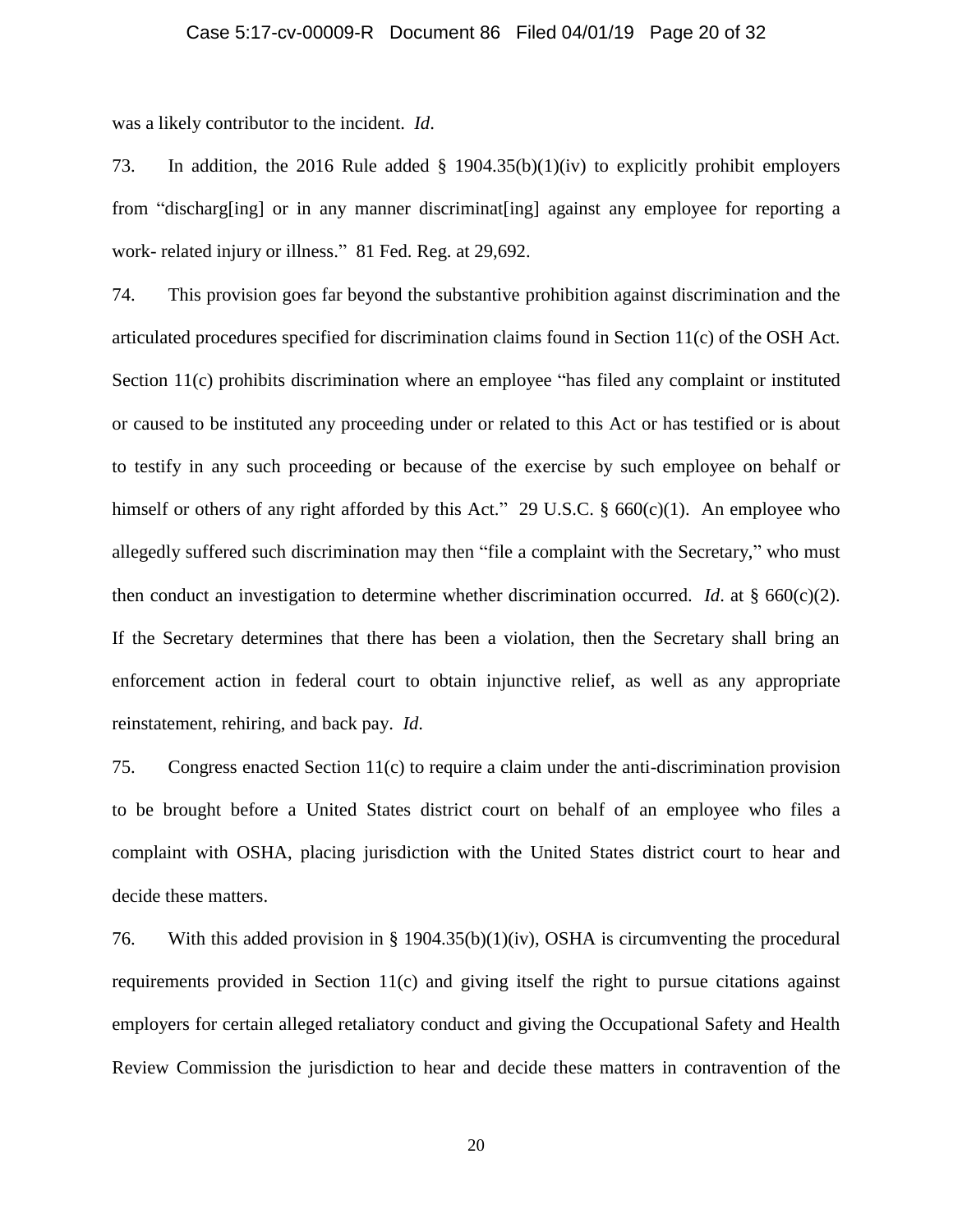statute and congressional intent, as OSHA admits in its explanation:

Section 11(c) only authorizes the Secretary to take action against an employer for retaliating against an employee for reporting a work-related illness or injury if the employee files a complaint with OSHA within 30 days of the retaliation. 29 U.S.C. 660(c).

\* \* \*

The final rule allows OSHA to issue citations to employers for retaliating against employees for reporting work-related injuries and illnesses and require abatement *even if no employee has filed a section 11(c) complaint.*

\* \* \*

OSHA anticipates that feasible abatement methods for violations of paragraph  $(b)(1)(iv)$  will mirror some of the types of remedies available under section 11(c); the goal of abatement would be to eliminate the source of retaliation and make whole any employees treated adversely as a result of the retaliation. For example, if an employer terminated an employee for reporting a work-related injury or illness, a feasible means of abatement would be to reinstate the employee with back pay.

81 Fed. Reg. at 29,671 (emphasis added).

77. The 2016 Rule also clarifies that 29 C.F.R. § 1904.36 is revised to state that Section 11(c) of the OSH Act also prohibits retaliating against employees for reporting work-related injuries or illnesses. 81 Fed. Reg. at 29,692.

78. Finally, the 2016 Rule includes requirements that employers inform each employee of the procedures for reporting work-related injuries and illnesses, that employees have the right to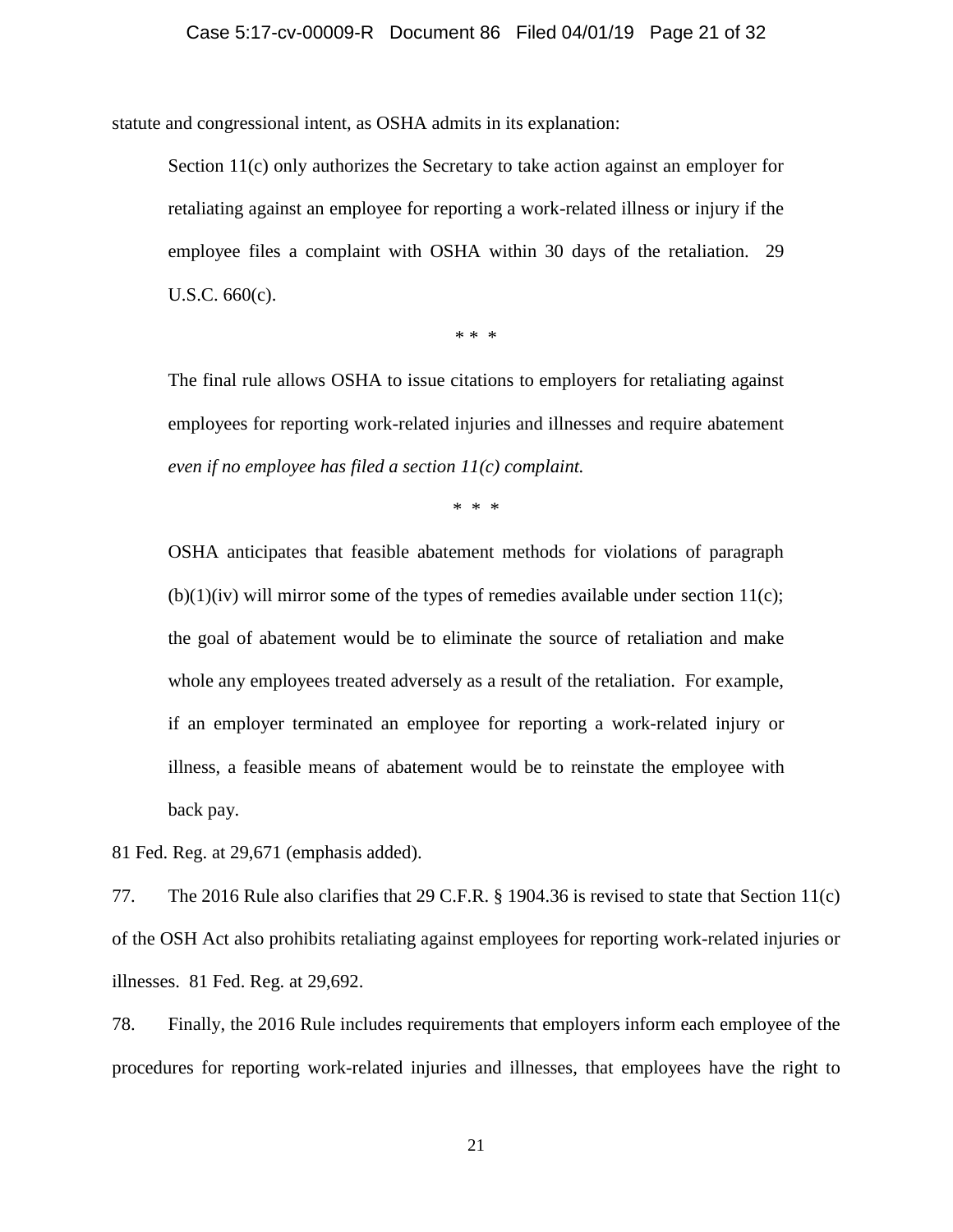#### Case 5:17-cv-00009-R Document 86 Filed 04/01/19 Page 22 of 32

report work-related injuries and illnesses, and employers are prohibited from discharging or in any manner discriminating against employees for reporting work-related injuries or illnesses. *Id.* at 29,691.

79. The effective date of the 2016 Rule for the amendments to 29 C.F.R. §§ 1910.35 and 1910.36 was initially August 10, 2016. However, OSHA delayed the enforcement of 29 C.F.R. § 1910.35 to November 1, 2016 in order to provide more time for additional outreach to employers and then again to December 1, 2016 in response to Judge Sam Lindsay's request in another legal challenge of the 2016 Rule in the U.S. District Court for the Northern District of Texas, Civil Action No. 3:16-CV-1998-L.

80. The effective date for the remaining parts of the 2016 Rule was January 1, 2017.

#### **The 2019 Rule**

81. On July 30, 2018, OSHA issued a Notice of Proposed Rulemaking to amend its recordkeeping regulations to remove the requirement – just finalized in the 2016 Rule – for certain employers to submit information from their OSHA Forms 300 and 301 to the Agency electronically. 83 Fed. Reg. 36,494 (July 30, 2018). OSHA stated that it was proposing to amend the regulation "to protect sensitive worker information from potential disclosure under the Freedom of Information Act (FOIA)." *Id.* OSHA "preliminarily determined that the risk of disclosure of this information, the costs to OSHA of collecting and using the information, and the reporting burden on employers are unjustified given the uncertain benefits of collecting the information." *Id.*

82. OSHA proposed to continue the requirement from the 2016 Rule that certain employers submit information from their OSHA 300A Forms to the Agency electronically. However, OSHA also proposed to require employers to submit their Employer Identification Number or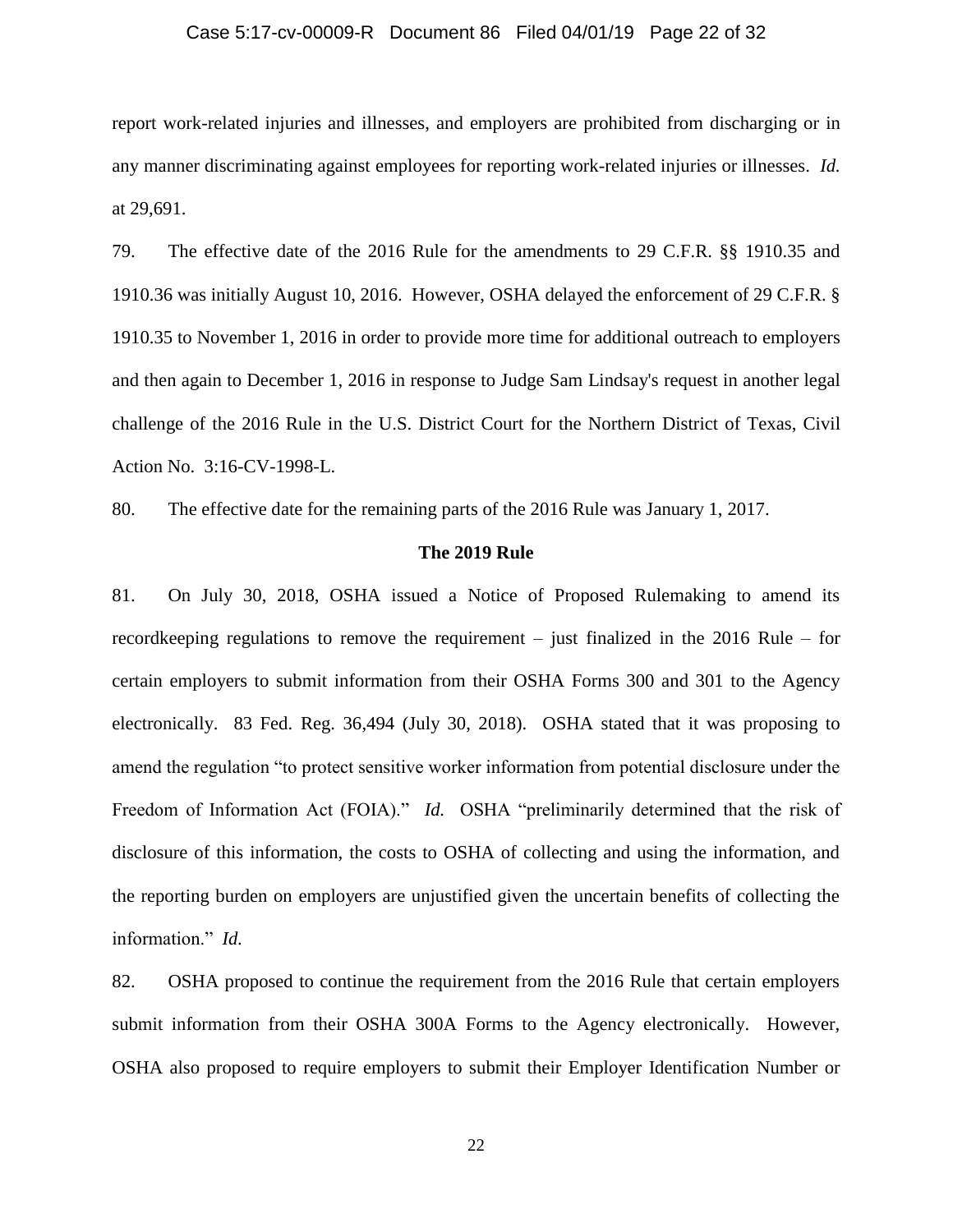#### Case 5:17-cv-00009-R Document 86 Filed 04/01/19 Page 23 of 32

"EIN" electronically along with their injury and illness data submission. *Id.*

83. OSHA specifically sought comment on the changes set forth in the proposed rule "and not on any other aspects of part 1904." *Id.* at 36,497. Thus, the proposed rule did not address at all the requirements from 29 C.F.R. §§ 1904.35 and 1904.36 requiring employers to have "reasonable" reporting procedures and establishing a mechanism for OSHA to cite employers for alleged retaliatory conduct outside of the Section 11(c) process. *Id.*

84. OSHA received 1,880 comments on the proposed rule. Many commenters continued to raise concerns with the Agency regarding the requirement that employers submit electronically information from the Form 300A, as well as the requirements in the 2016 Rule regarding "reasonable" reporting procedures and establishing a mechanism for OSHA to cite employers for alleged retaliatory conduct outside of the Section 11(c) process. 84 Fed. Reg. at 383. OSHA largely ignored those comments, however, as they were "beyond the scope of this rulemaking." *Id.* Those requirements from the 2016 Rule remain in effect.

85. In the preamble, OSHA addressed concerns regarding the application of the 2016 Rule to employee drug testing and incident-based incentive programs. *Id.* OSHA states that employee drug testing and incident-based incentive programs are not banned by the 2016 Rule. *Id.* OSHA referenced an October 11, 2018 memorandum that "explained this regulatory text and OSHA's position on workplace incentive programs and post-incident drug testing." *Id. U.S. Dep't of Labor, Clarification of OSHA's Position on Workplace Safety Incentive Programs and Post-Incident Drug Testing Under 29 § 1904.35(b)(i)(iv)* (Oct. 11, 2018), https://www.osha.gov/lawsregs/standardinterpretations/2018-10-11 (as of April 1, 2019). The Agency stated further:

That memorandum – which referred to the 2016 final rule and its preamble – reiterated the rule's limited scope and expressed how it 'does not prohibit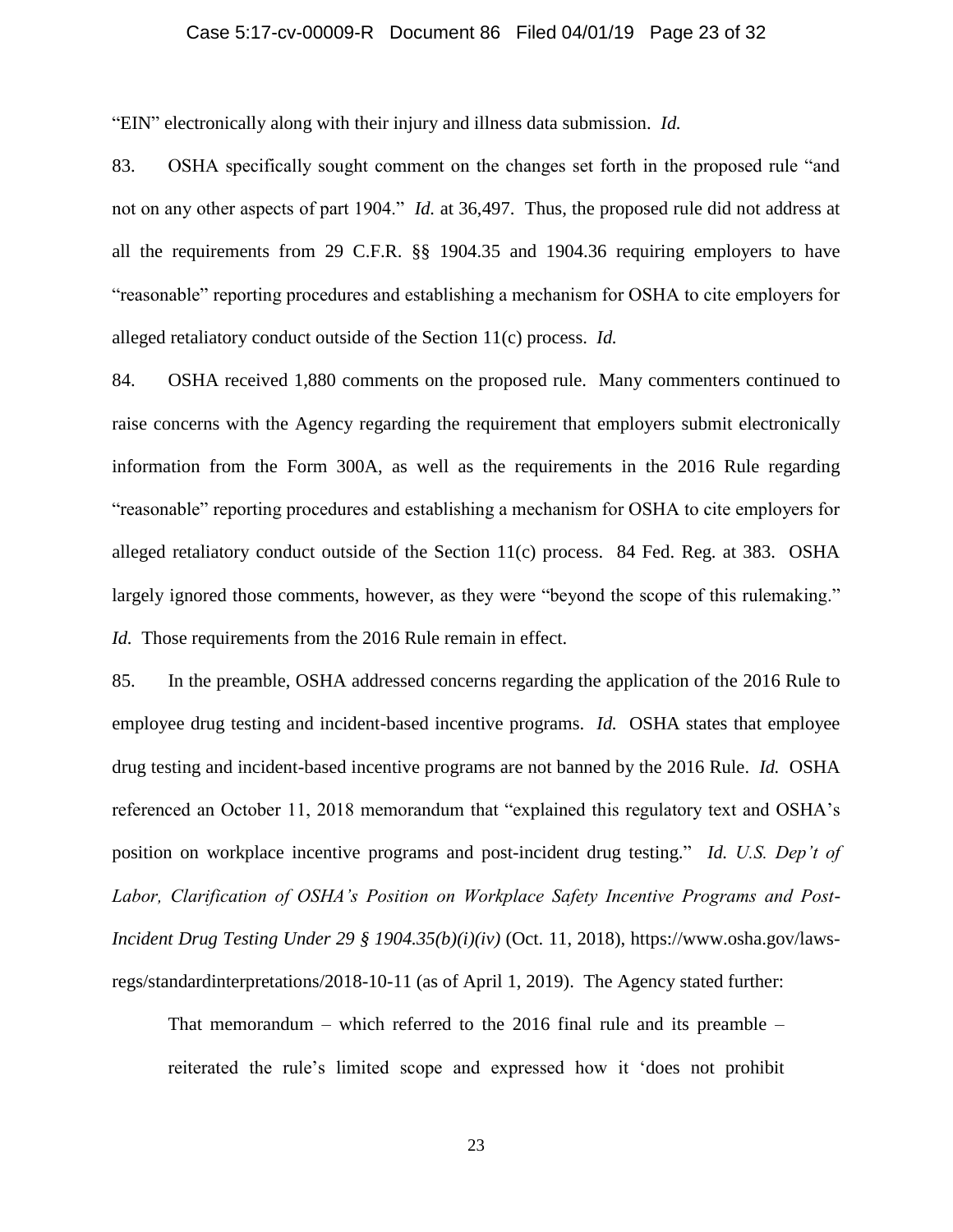workplace safety incentive programs or post-incident drug testing.' … To the extent the 2016 preamble suggested otherwise, it has been superseded. While not the focus of this particular rulemaking, that memorandum accurately reflects OSHA's position and addresses the commenters' concerns.

84 Fed. Reg. at 383.

86. The October 11, 2018 memorandum referenced in the 2019 Rule attempted to "clarify" application of 29 C.F.R. § 1904.35(b)(1)(iv) to safety incentive programs and post-incident drug testing programs. It was the fifth such "clarification" of the requirements of the 2016 Rule since the Rule was issued. OSHA also published guidance on the requirements in three other memoranda and with guidance on OSHA's website in 2016.

87. The guidance material issued by the Agency after promulgation of the 2016 Rule demonstrates the vagueness of the regulatory text. The regulatory text is so vague that the Agency can simply "make-up" interpretive policy as to its meaning without pursuing notice and comment.

88. For example, in an October 19, 2016 memorandum interpreting the requirements, OSHA provided this example of a likely violative program:

Consider the example of an employer promise to raffle off a \$500 gift card at the end of each month in which no employee sustains an injury that requires the employee to miss work. If the employer cancels the raffle in a particular month simply because an employee reported a lost-time injury without regard to the circumstances of the injury, such a cancellation would likely violate section 1904.35(b)(1)(iv) because it would constitute adverse action against an employee simply for reporting a work-related injury.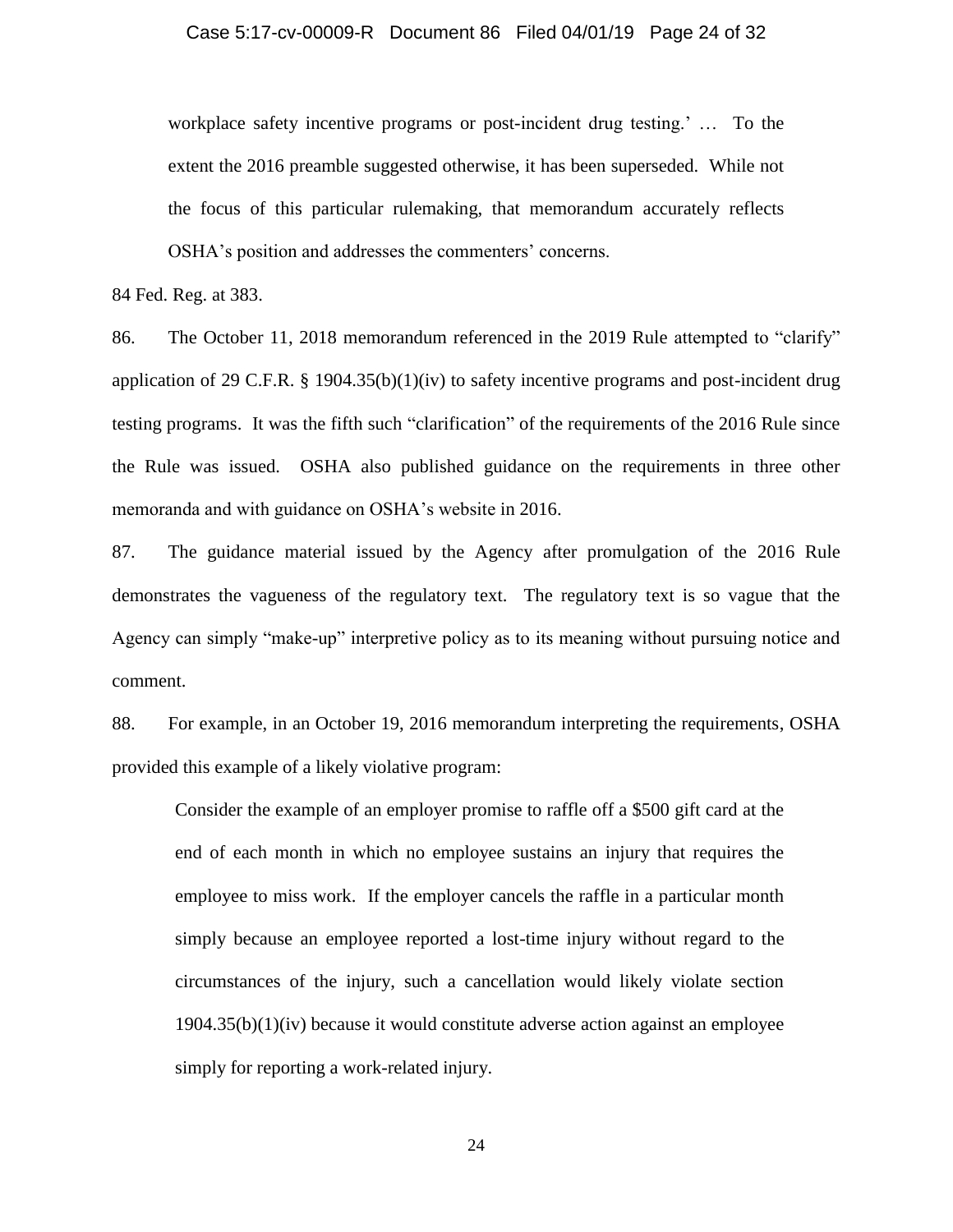#### Case 5:17-cv-00009-R Document 86 Filed 04/01/19 Page 25 of 32

*U.S. Department of Labor, Interpretation of 1904.35(b)(1)(i) and (iv)* (October 19, 2016), https://www.osha.gov/recordkeeping/finalrule/interp\_recordkeeping\_101816.html (as of April 1, 2019).

89. In the October 11, 2018 memorandum, OSHA seemingly takes the opposite position: "Thus, if an employer takes a negative action against an employee under a rate-based incentive program, such as withholding a prize or bonus because of a reported injury, OSHA would not cite the employer under  $\S$  1904.35(b)(1)(iv) as long as the employer has implemented adequate precautions to ensure that employees feel free to report an injury or illness."

*See* https://www.osha.gov/laws-regs/standardinterpretations/2018-10-11.

90. Despite multiple different guidance documents (*see* list referenced in https://www.osha.gov/laws-regs/standardinterpretations/2018-10-11) put forward by OSHA to explain the requirements, employers still do not know what it actually means to have a "reasonable" reporting procedure. And OSHA has shown that it can change its position at any time regarding what constitutes a "reasonable" procedure. As OSHA states in its October 11, 2018 memorandum, "[t]o the extent any other OSHA interpretive documents could be construed as inconsistent with the interpretive position articulated here, this memorandum supersedes them." *Id.*

#### **FIRST CAUSE OF ACTION**

### **Sections 1904.35 and 1904.36(b)(l) Exceed OSHA's Statutory Authority Under the OSH Act in Violation of the Administrative Procedure Act**

91. Plaintiffs re-allege and incorporate by reference the allegations in paragraphs 1-90.

92. The APA, 5 U.S.C. § 706(2)(C), directs a reviewing court to "hold unlawful and set aside agency action, findings, and conclusions found to be ... in excess of statutory jurisdiction, authority, or limitations, or short of statutory right."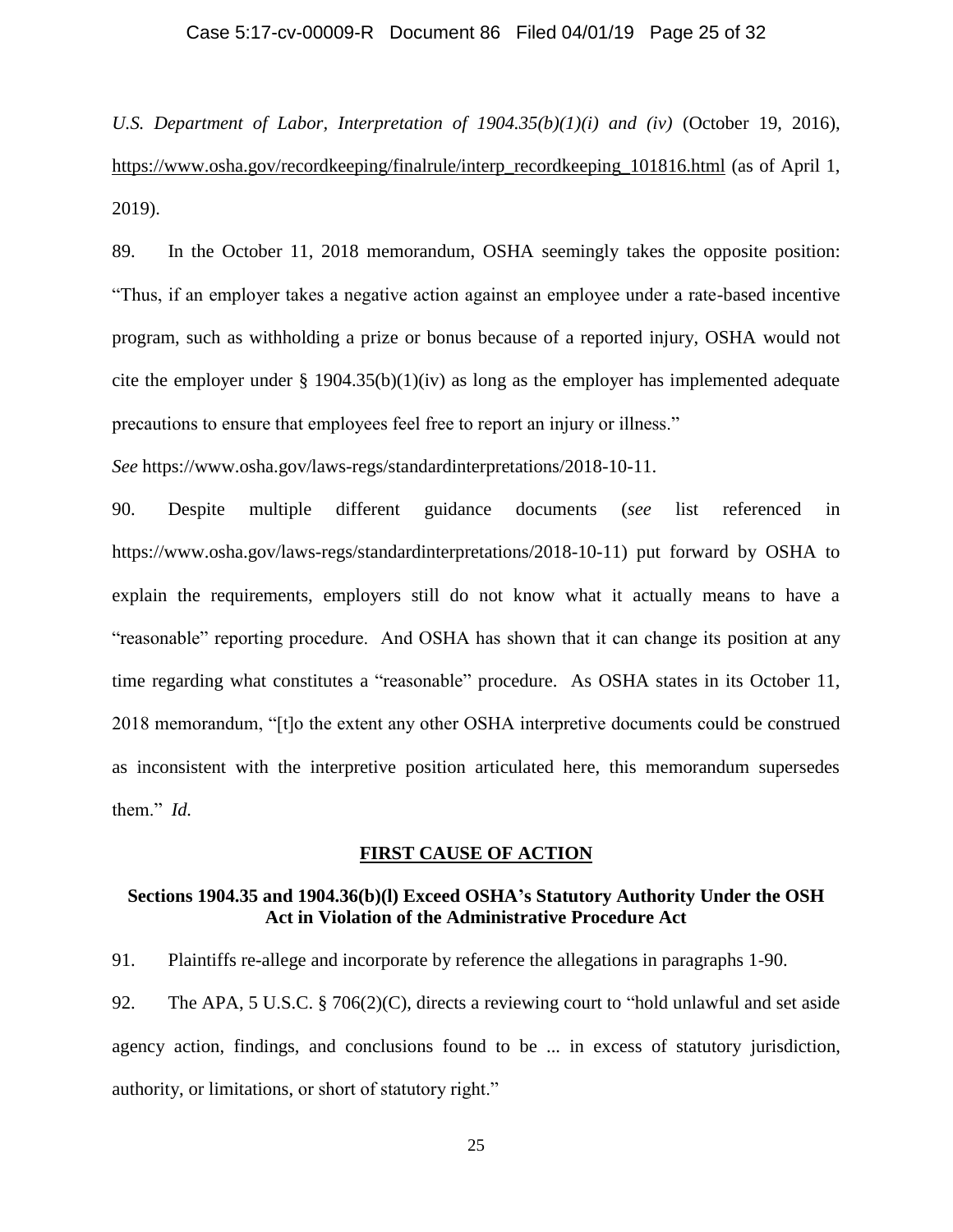#### Case 5:17-cv-00009-R Document 86 Filed 04/01/19 Page 26 of 32

93. Sections 1904.35 and 1904.36(b)(1) exceed OSHA's statutory authority, jurisdiction, and limitations under the OSH Act. Section 11(c) of the OSH Act, 29 U.S.C. § 660(c), prescribes the exclusive procedure for employee discrimination and retaliation claims pertaining to safety and health in the workplace. Sections 1904.35 and 1904.36(b)(1) are contrary to Section 11(c).

94. Congress did not provide OSHA the authority to perform enforcement actions or issue citations on its own, without having received a complaint from an employee, for what it would deem to be discriminatory or retaliatory actions.

95. The 2016 Rule circumvents Congress's determination to create a specific statutory scheme to address discrimination and retaliation claims brought by employees through the procedures specified in Section 11(c) of the OSH Act.

96. OSHA claims authority under the 2016 Rule to request back pay and reinstatement for civil citations of retaliatory conduct in the absence of a complaint from an employee. Nothing in the OSH Act grants this authority to OSHA or to the U.S. Occupational Safety and Health Review Commission that adjudicates contested OSHA citations.

97. The 2016 Rule thus impermissibly conflicts with Congress's carefully crafted legislation to address alleged retaliatory action as it pertains to safety and health in the workplace and exceeds OSHA's authority under the OSH Act.

98. For these reasons, Sections 1904.35 and 1904.36(b)(l) should be held unlawful and set aside.

#### **SECOND CAUSE OF ACTION**

### **Sections 1904.35 and 1904.36(b)(l) are Arbitrary, Capricious, and Otherwise Contrary to Law in Violation of the Administrative Procedure Act**

99. Plaintiffs re-allege and incorporate by reference the allegations in paragraphs 1-98.

100. The Administrative Procedure Act directs a reviewing court to "hold unlawful and set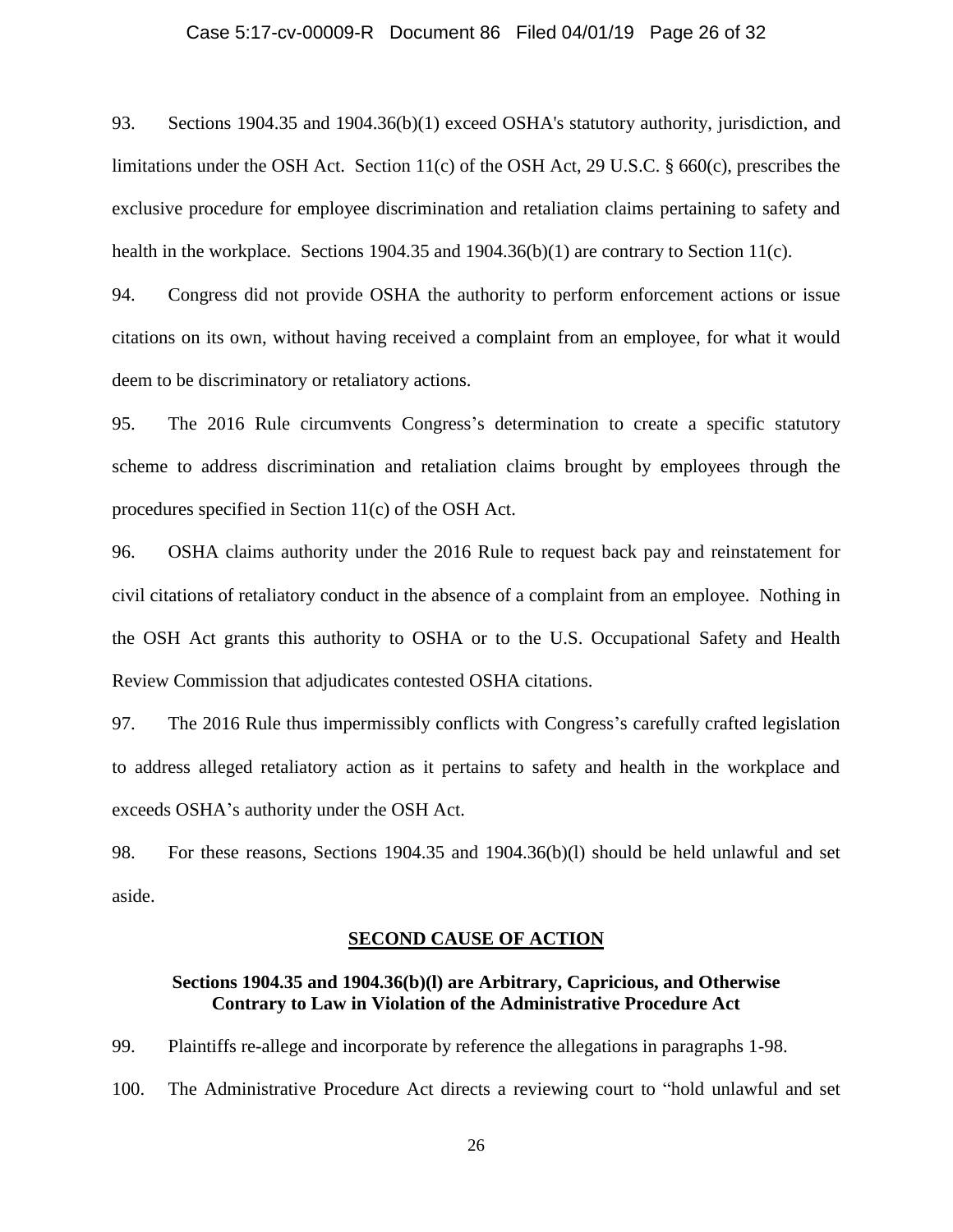#### Case 5:17-cv-00009-R Document 86 Filed 04/01/19 Page 27 of 32

aside agency action" that is "arbitrary, capricious ... or otherwise not in accordance with the law." 5 U.S.C. § 706(2)(A).

101. In rulemaking under the APA, an agency acts arbitrarily and capriciously if it ignores significant evidence in the record, draws conclusions that conflict with the record evidence, relies on contradictory assumptions or conclusions, or fails to consider an important aspect of the problem it purports to be remedying. *Motor Vehicle Mfrs. Ass'n v. State Farm Mut. Auto. Ins. Co*., 463 U.S. 29, 43 (1983). An agency must "consider [all] important aspect[s] of the problem," and may not "offer[] an explanation for its decision that runs counter to the evidence before the agency, or is so implausible that it could not be ascribed to a difference in view or the product of agency expertise." *Id*. An agency also has an "obligation to consider" alternatives that are "neither frivolous nor out of bounds," *Chamber of Commerce v. SEC*, 412 F.3d 133, 144-45 (D.C. Cir. 2005), and to respond to key comments that "if true, ... would require a change in [the] proposed rule," *La. Fed. Land Bank Ass'n, FLCA v. Farm Credit Admin.*, 336 F.3d 1075, 1080 (D.C. Cir. 2003) (internal quotation marks and citations omitted). An agency also must acknowledge and offer a reasoned explanation for any change in its position. *See FCC v. Fox Television Stations, Inc.*, 556 U.S. 502, 515 (2009).

102. In promulgating Sections 1904.35 and 1904.36(b)(1), OSHA acted arbitrarily, capriciously, and otherwise contrary to law. The 2016 Rule's requirement that employers adopt "reasonable" reporting procedures is so vague and ambiguous as to deprive employers of notice of their obligations under the Rule. Further, the rulemaking record does not support the need to implement such a vague and ambiguous obligation, which has the potential to prohibit a myriad of employer procedures and processes designed to improve workplace safety and health. OSHA's arbitrary and capricious actions are also evidenced by the 2019 Rule, which repealed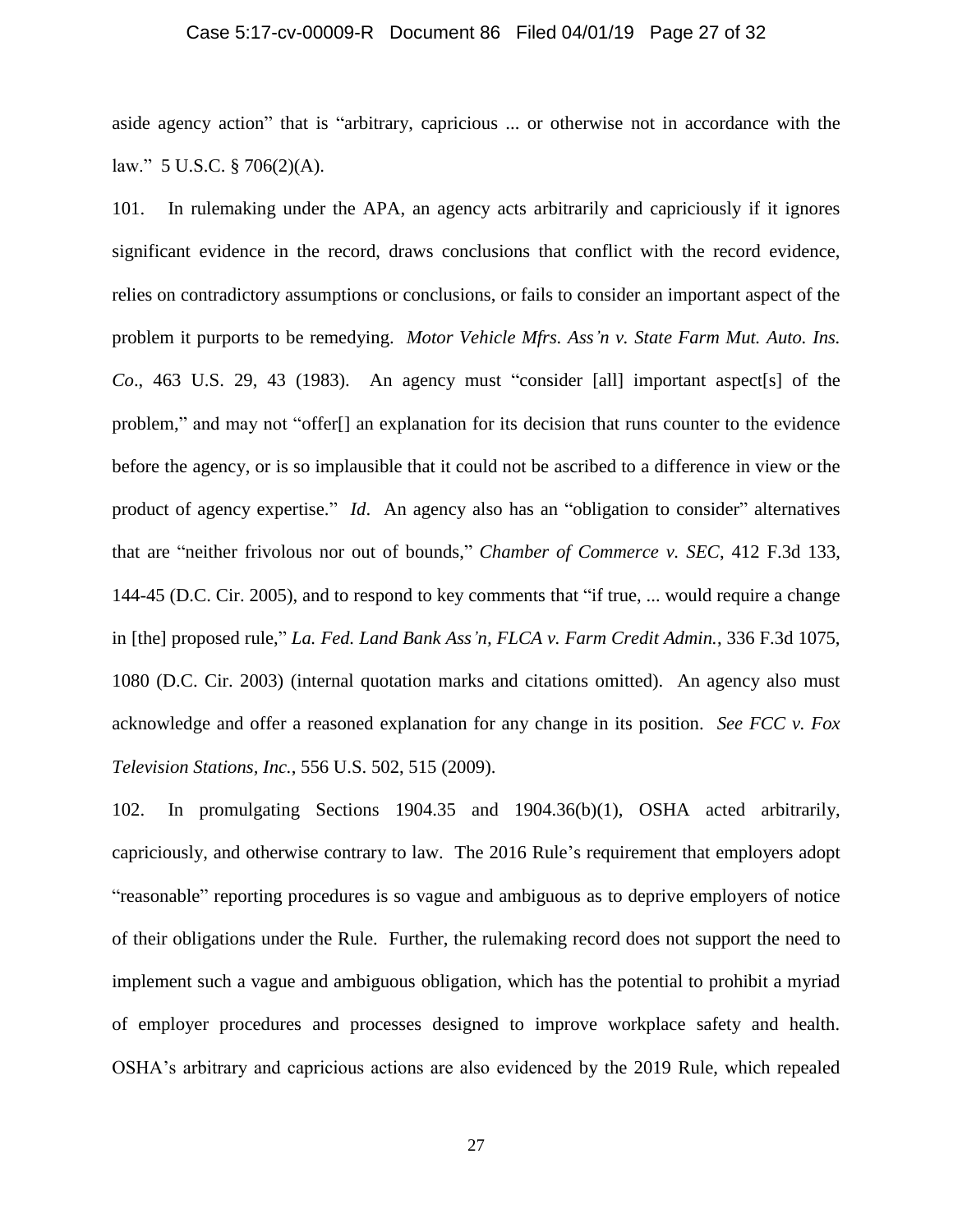#### Case 5:17-cv-00009-R Document 86 Filed 04/01/19 Page 28 of 32

the requirement for employers to submit their OSHA Forms 300 and 301 to the Agency electronically. It was that electronic submission requirement and the public posting of the information that served as the basis for the Agency promulgating the requirements related to "reasonable" reporting procedures. The predicate for these provisions has been removed by the 2019 Rule.

103. For these reasons, Sections 1904.35 and 1904.36(b)(1) should be held unlawful and set aside.

#### **THIRD CAUSE OF ACTION**

## **OSHA Enacted Sections 1904.35 and 1904.36(b)(1) Without Proper Observance of Procedure Required by Law in Violation of the Administrative Procedure Act**

104. Plaintiffs re-allege and incorporate by reference the allegations in paragraphs 1-103.

105. The Administrative Procedure Act directs a reviewing court to "hold unlawful and set aside agency action, findings, and conclusions found to be ... without observance of procedure required by law." 5 U.S.C. § 706(2)(0).

106. Under the APA, an agency must provide notice and an opportunity to comment on its proposed rules. 5 U.S.C.  $\S$  553(c). In that notice-and-comment process, the agency must respond to "relevant" and "significant" public comments, *Home Box Office, Inc. v. FCC*, 567 F.2d 9, 35 & n.58 (D.C. Cir. 1977), and to those comments "which, if true, ... would require a change in [the] proposed rule," *La. Fed. Land Bank Ass'n*, 336 F.3d at 1080 (internal quotation marks and citations omitted). "[A]n agency has a duty to consider responsible alternatives to its chosen policy and to give a reasoned explanation for its rejection of such alternatives." *Farmers Union Cent. Exchange, Inc. v. FERC*, 734 F.2d 1486, 1511 (D.C. Cir. 1984).

107. The rulemaking process OSHA used in promulgating the "supplemental" portions of the 2016 Rule failed to provide interested parties with adequate and fair notice of the final rule and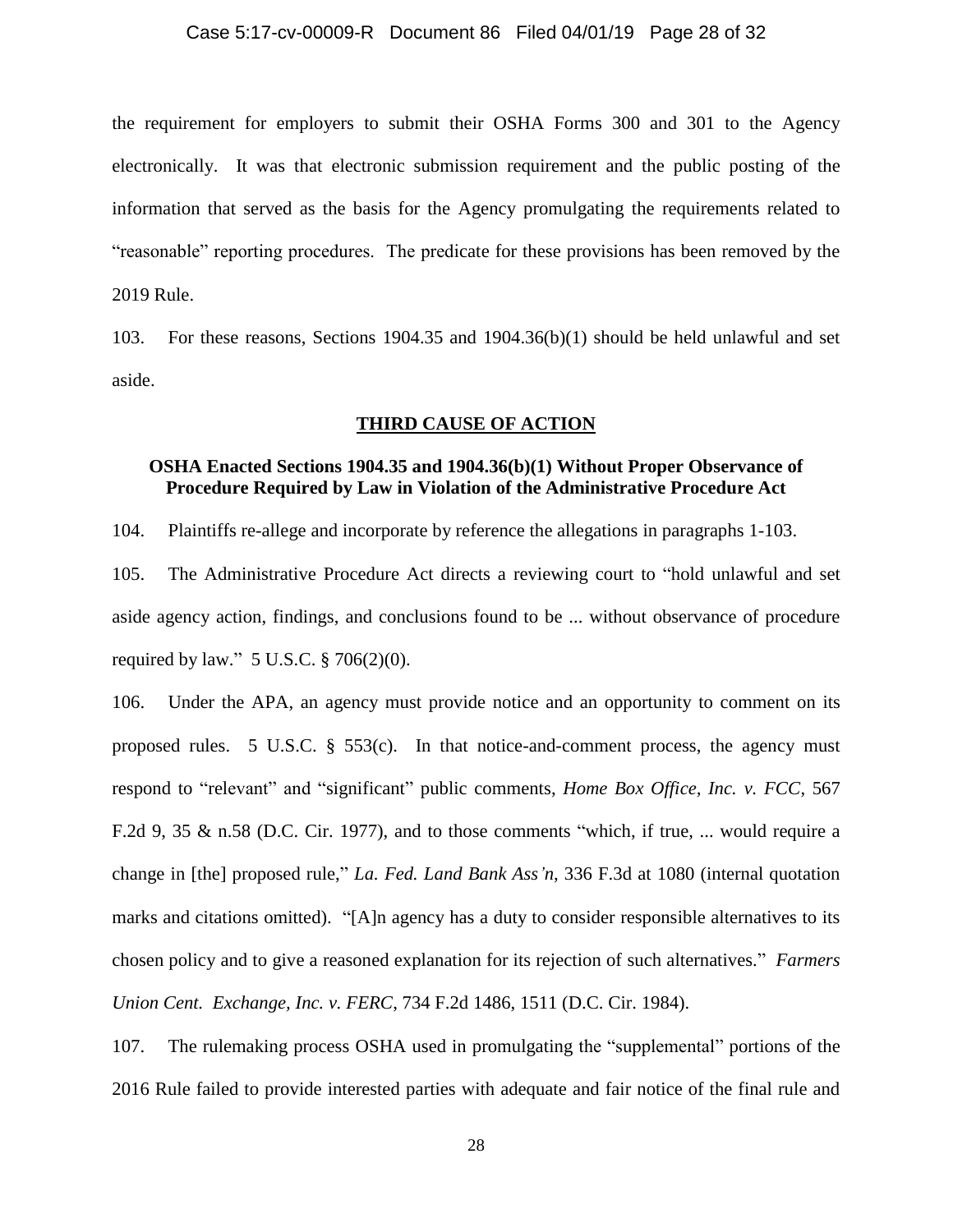#### Case 5:17-cv-00009-R Document 86 Filed 04/01/19 Page 29 of 32

denied interested parties an adequate opportunity to meaningfully comment. In doing so, OSHA's adoption of a broad and ambiguous rule, through which OSHA would seek to prohibit certain programs that improve workplace safety and health but that OSHA might deem unreasonable, prejudiced Plaintiffs and their members.

108. For these reasons, Sections 1904.35 and 1904.36(b)(1) should be held unlawful and set aside.

#### **FOURTH CAUSE OF ACTION**

### **Sections 1904.35 and 1904.36(b)(l) Violate the Fifth Amendment to the U.S. Constitution in Violation of the Administrative Procedure Act**

109. Plaintiffs re-allege and incorporate by reference the allegations in paragraphs 1-108.

110. Under the Administrative Procedure Act, agency action shall be vacated and set aside where it is contrary to constitutional right or privilege. 5 U.S.C. § 706(2)(B).

111. The Due Process Clause of the Fifth Amendment requires that regulated parties be given fair notice of conduct that is prohibited or required. *FCC v. Fox TV Stations, Inc*., 132 S. Ct. 2307, 2317 (2012). "[R]egulated parties should know what is required of them so they may act accordingly [and] ... precision and guidance are necessary so that those enforcing the law do not act in an arbitrary or discriminatory way." *FCC v. Fox TV Stations, Inc*., 132 S. Ct. at 23I7.

112. The requirement in Section 1904.36(b)(1) that employers adopt "reasonable" reporting procedures violates the due process protections provided for under the Fifth Amendment to the U.S. Constitution. The requirement is so vague and ambiguous that it provides no guidance as to what is acceptable or unacceptable with respect to employee injury and illness reporting procedures. It subjects employers to citations and potentially significant penalties for engaging or not engaging-in conduct that is undefined by the Agency.

113. For these reasons, Sections 1904.35 and 1904.36(b)(1) should be held unlawful and set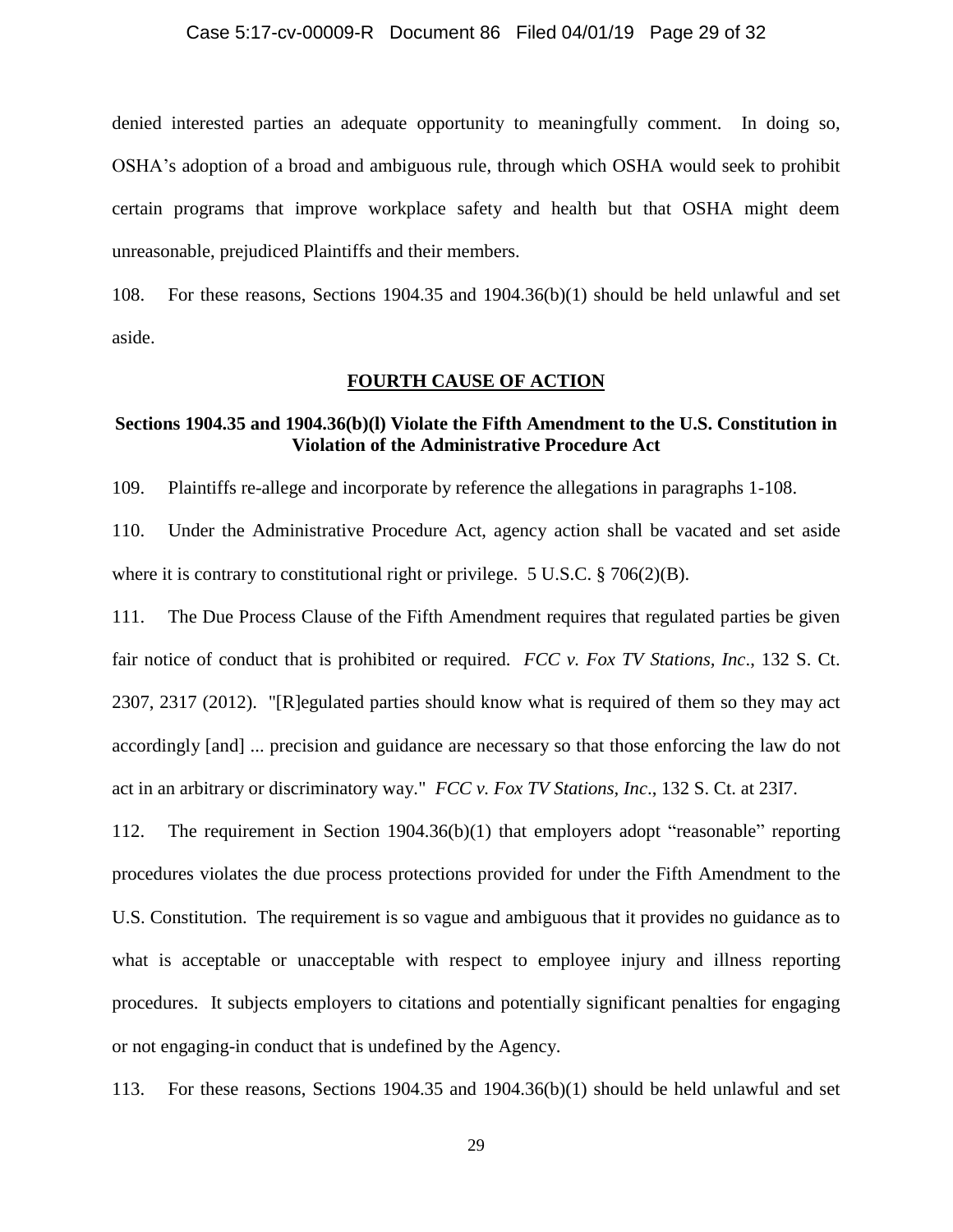aside.

## **REQUEST FOR RELIEF**

WHEREFORE, Plaintiffs respectfully request that this Court grant them the following relief:

A. A declaratory judgment and order that the provisions of the 2016 Rule at issue in

this matter are unlawful for the reasons set forth above;

- B. An order vacating and setting aside the unlawful provisions of the 2016 Rule;
- C. An order awarding Plaintiffs their reasonable costs, including attorneys' fees, incurred in bringing this action; and
- D. An order granting such other and further relief as this Court deems appropriate.

Dated: April 1, 2019 Respectfully submitted,

*/s/ Nathan L. Whatley* Nathan L. Whatley, OBA #14601 (Local Counsel) McAfee & Taft A Professional Corporation 10th Floor, Two Leadership Square 211 North Robinson Oklahoma City, OK 73102-7103 405.235.9621 / 405.235.0439 (Fax) [Nathan.Whatley@mcafeetaft.com](mailto:Nathan.Whatley@mcafeetaft.com)

JACKSON LEWIS, P.C.

*/s/ Tressi L. Cordaro* Tressi L. Cordaro (*Pro Hac*) Raymond Perez (*Pro Hac*) 10701 Parkridge Boulevard, Suite 300 Reston, VA 20191 703.483.8300 / 703.483.8301 (Fax)

LITTLER MENDELSON, P.C.

*/s/ Bradford T. Hammock* Bradford Hammock (*Pro Hac*) 1650 Tysons Blvd., Suite 700 Tysons Corner, VA 22102 703.442.8425 / 703.442.8428 (Fax)

*Attorneys for Plaintiffs*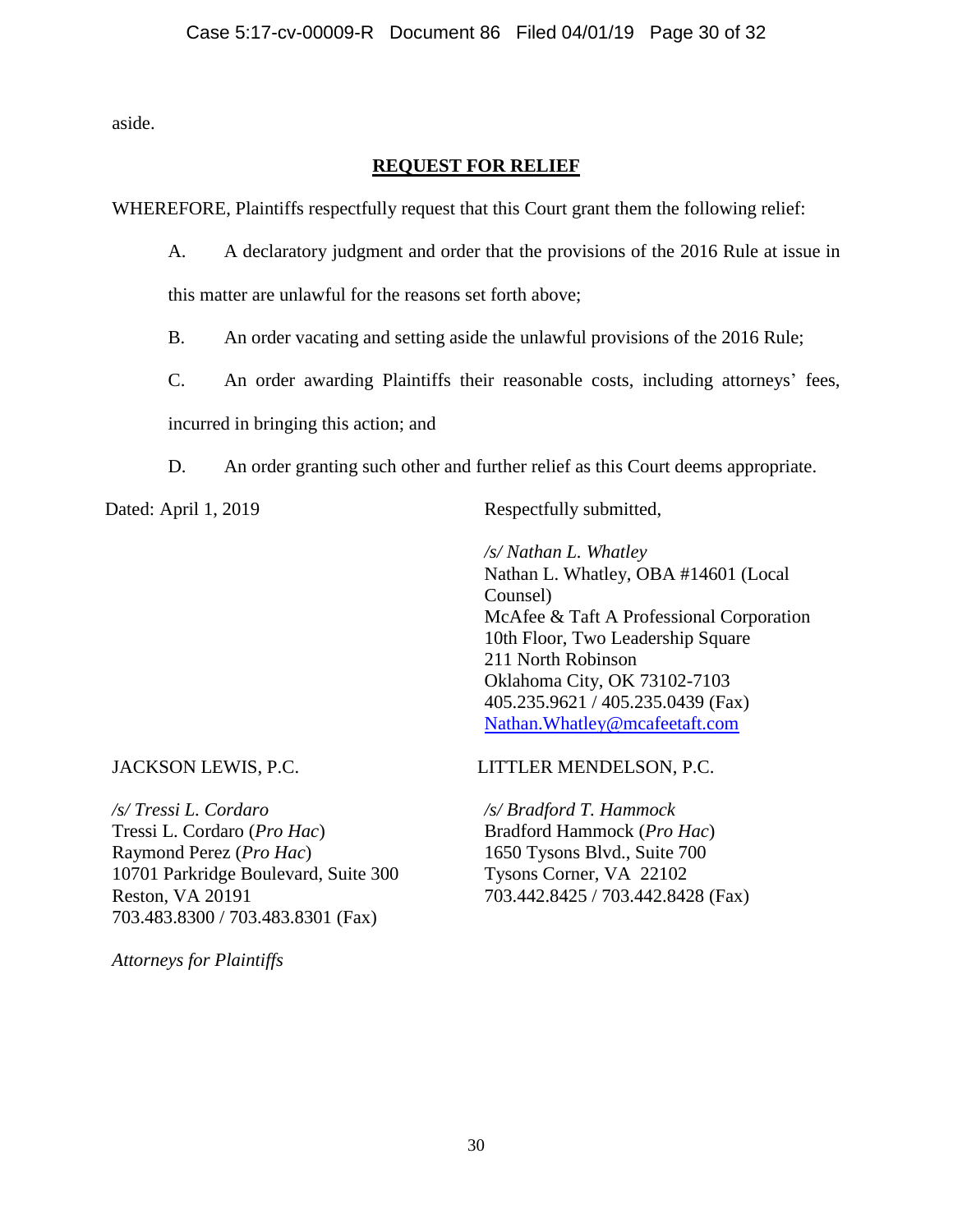## *Of Counsel:*

David Jaffe, Esq. (*Pro Hac*) Felicia Watson, Esq. (*Pro Hac*) National Association of Home Builders of the United States 1201 15th Street, NW Washington, DC 20005 202.266.8200 *Attorneys for Plaintiff National Association of Home Builders of the United States*

Steven P. Lehotsky, Esq. (*Pro Hac*) Janet Galeria, Esq. (*Pro Hac*) U.S. Chamber Litigation Center 1615 H Street NW Washington, DC 20062 202.463.5337

*Attorneys for Plaintiff Chamber of Commerce of the United States of America*